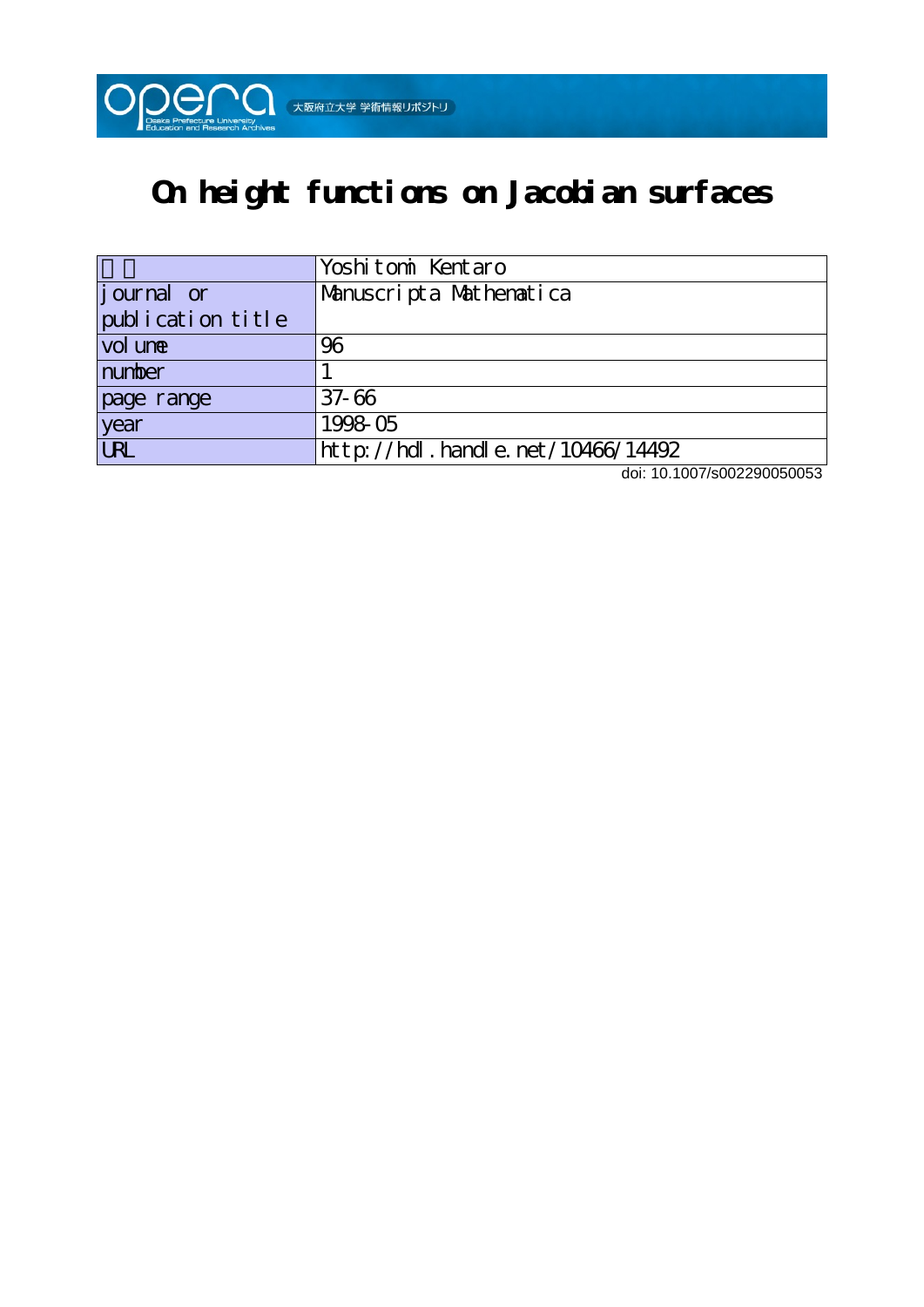# **On height functions on Jacobian surfaces**

By *Kentaro Yoshitomi*

## **INTRODUCTION**

First we recall some fundamental facts on the canonical height function on an abelian variety. For an algebraic number field *K*, let *A* be an abelian variety defined over *K*. Take a very ample divisor *D*. Then we have the projective embedding  $\phi_D: A \to \mathbf{P}^n$ . Using this embedding, we define the logarithmic height  $h_D$  on *A* by  $h \circ \phi_D$ , where  $h$ is the logarithmic height on  $\mathbf{P}^n$  (see [16], Chapter 3). The canonical height  $\hat{h}_D$  on *A* attached to *D* is defined by  $\hat{h}_D(z) = \lim_{n \to \infty} h_D(nz)/n^2$ . The function  $\hat{h}_D$  has a property that  $\hat{h}_D(z) \ge 0$  for any  $z \in A(\overline{K})$  and  $\hat{h}_D(z) = 0$  if and only if *z* is a torsion point. If *D'* is any ample divisor and  $mD'$  is very ample, then we define  $\hat{h}_{D'}$  by  $\frac{1}{m}\hat{h}_{mD'}$ . The height pairing  $\langle , \rangle_D$  is defined by  $\langle x, y \rangle_D = \hat{h}_D(x+y) - \hat{h}_D(x) - \hat{h}_D(y)$ . The regulator, which is an important factor of the Birch-Swinnerton-Dyer Conjecture, is defined via this height pairing. In general, it is very difficult to compute the canonical height directly by definition. Neron and Tate have shown that the canonical height decomposes into canonical local heights. In the case of elliptic curves, the archimedean local height is expressed using a theta function and the non-archimedean local height is expressed in a simple form (see [26],Chapter VI).

In this paper we compute canonical heights on Jacobian surfaces attached to the theta divisor and, as an example, we shall verify the Birch-Swinnerton-Dyer Conjecture numerically for certain Jacobian surface. We use Néron's formula  $[14]$ , p.332, which asserts that the computation of the height pairing on Jacobian variety reduces to that of Néron's symbol. Néron's symbol is decomposed into Néron's local pairings first introduced by Néron [21], Chapter 2. Néron's local pairing is defined via Green's function at archimedean places and via intersection theory on an arithmetic surface at non-archimedean places; see [14].

The main result of this paper is the relation between the archimedean canonical local height and archimedean Néron's local pairing. In the case of elliptic curves,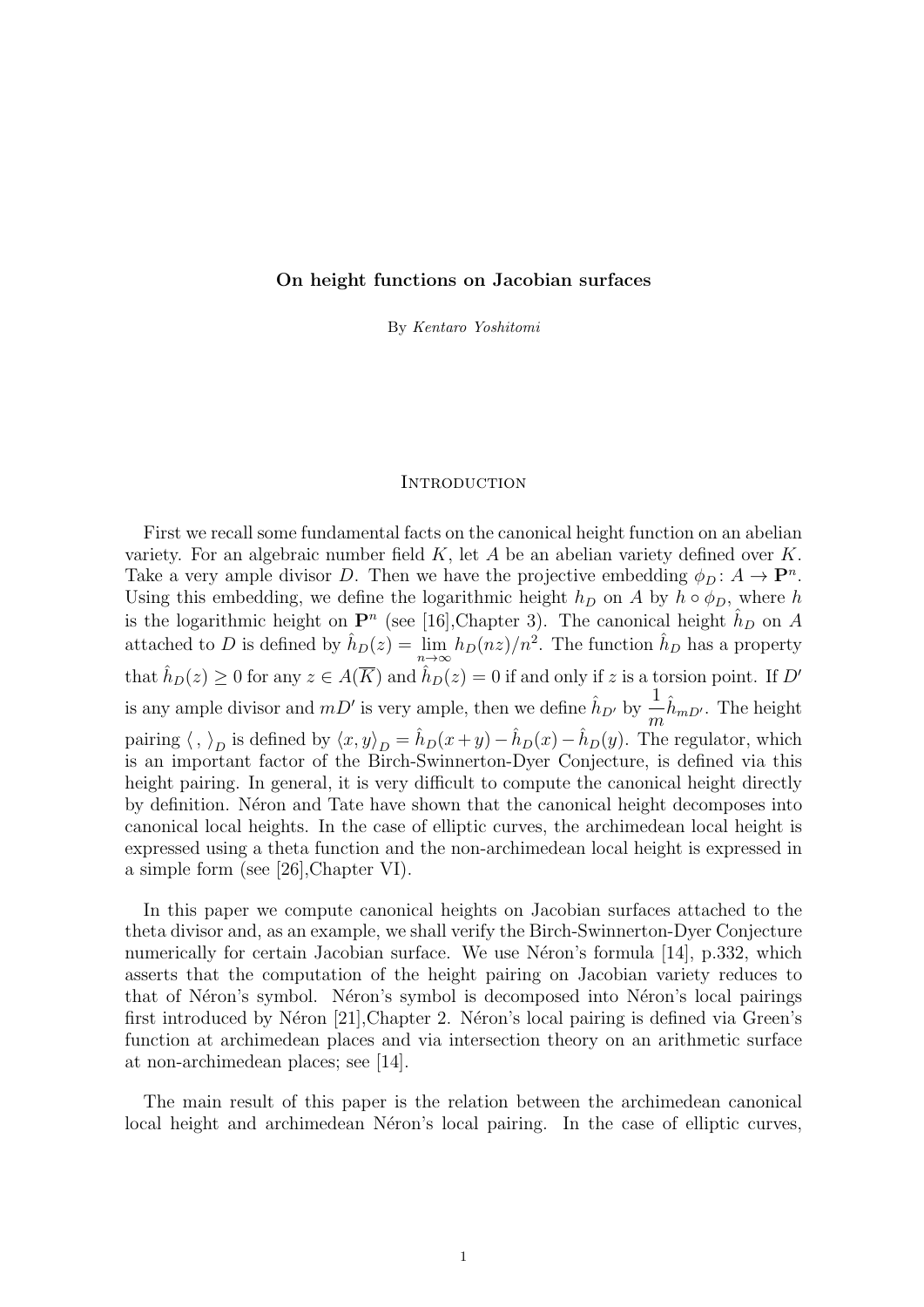there exists the following relation between the canonical local height and Néron's local pairing at an archimedean place. Let  $E : y^2 = 4x^3 - g_2x - g_3$  be an elliptic curve defined over an algebraic number field *K*. Let *v* be an archimedean place of *K*. Let  $E \simeq \mathbb{C}/\Lambda$ and  $\wp(z)$  be the Weierstrass  $\wp$ -function relative to  $\Lambda$ . Let  $k(z)$  be the Klein function, that is,  $k(z) = \Delta(\Lambda)^{1/12} e^{-\frac{1}{2}z\eta(z)} \sigma(z)$ , where  $\Delta(\Lambda) = g_2^3 - 27g_3^2$ ,  $\sigma$  is the Weierstrass  $\sigma$ function, and  $\eta$  is the quasi-period map associated to  $\Lambda$  (see [26], p.41 and p.465). For  $z \in \mathbf{C}$ , we denote by  $\tilde{z}$  its image in  $\mathbf{C}/\Lambda$ . Then  $\hat{\lambda}_v(\tilde{z}) = -\log |k(z)|$  is the archimedean canonical local height on  $E - \{O\}$ , where *O* is the origin of *E*. Néron's local pairing is defined via Green's function, which is, in this case, also expressed in terms of the Klein function. For any  $P \in E(\bar{K})$ , if we take, as an uniformizer,  $\frac{y}{2x^2}$  at *O* and its translation at *P*, then we have

$$
\langle (P) - (O), (P) - (O) \rangle_v = 2(\hat{\lambda}_v(\tilde{z}_P) + \frac{1}{12} \log |\Delta(\Lambda)|),
$$

where  $P = (\wp(z_P), \wp'(z_P)).$ 

We shall generalize the relation above for the case of hyperelliptic curves of genus 2. That is : For an algebraic number field *K*, let *C* be a hyperelliptic curve of genus 2 defined by  $y^2 = f(x) = x^5 + a_1x^4 + \cdots + a_5 \in K[x]$  and *B* be the set of finite Weierstrass points. Let *J* be the Jacobian variety of *C* and Θ be the theta divisor of *J*. For a divisor *D* of degree 0 on *C*, we denote its image in  $J = Pic^0(C)$  by  $\overline{D}$ . For  $P \in C(\mathbb{C})$ , we denote the hyperelliptic integral from  $\infty$  to P by  $u^P \in \mathbb{C}^2$ , which is defined up to the period lattice  $\Lambda$ . For  $z \in \mathbb{C}^2$ , we denote its image in  $J = \mathbb{C}^2/\Lambda$  by  $\tilde{z}$ . Let  $\phi$  be the function as in Proposition 1.10. Let *v* be an archimedean place of *K*,  $\hat{\lambda}_v$ be the canonical local height on  $J - \Theta$  which is normalized as in Definition 2.1 with the fixed function  $\phi$  as above, and  $\langle , \rangle_v$  be Néron's local pairing explicitly defined as in  $(2.5)$ . Then we have (Theorem 2.18):

**Main Theorem** For  $P_i(x_i, y_i) \in C(K)$ ,  $(i = 1, 2)$ , let  $b = P_1 - P_2$  with  $\overline{b} \notin \Theta$ , and  $z_b = u^{P_1} - u^{P_2} \in \mathbb{C}^2$ . As the base of tangent space at  $P_i$ , we take  $2y_i$ *∂ ∂x*  $= f'(x_i)$ *∂ ∂y . Then we can take*  $\frac{x - x_i}{2}$ 2 *y<sup>i</sup> if*  $P_i \notin \mathcal{B}$  *and*  $\frac{y - y_i}{f'(x_i)}$ *if*  $P_i \in \mathcal{B}$  *as an uniformizer at*  $P_i$ *. In both cases, for an archimedean place v, if we take the uniformizer as above, the relation*

$$
\langle b,b\rangle_v=2\,\hat{\lambda}_v(\tilde{z_b})
$$

*between Néron's local pairing and the canonical local height holds.* 

We can compute the canonical local height at archimedean places numerically. In the case of elliptic curves, one can achieve this by evaluating a rapidly convergent series, which is called Tate's series [25]. In Call and Silverman [4], they generalized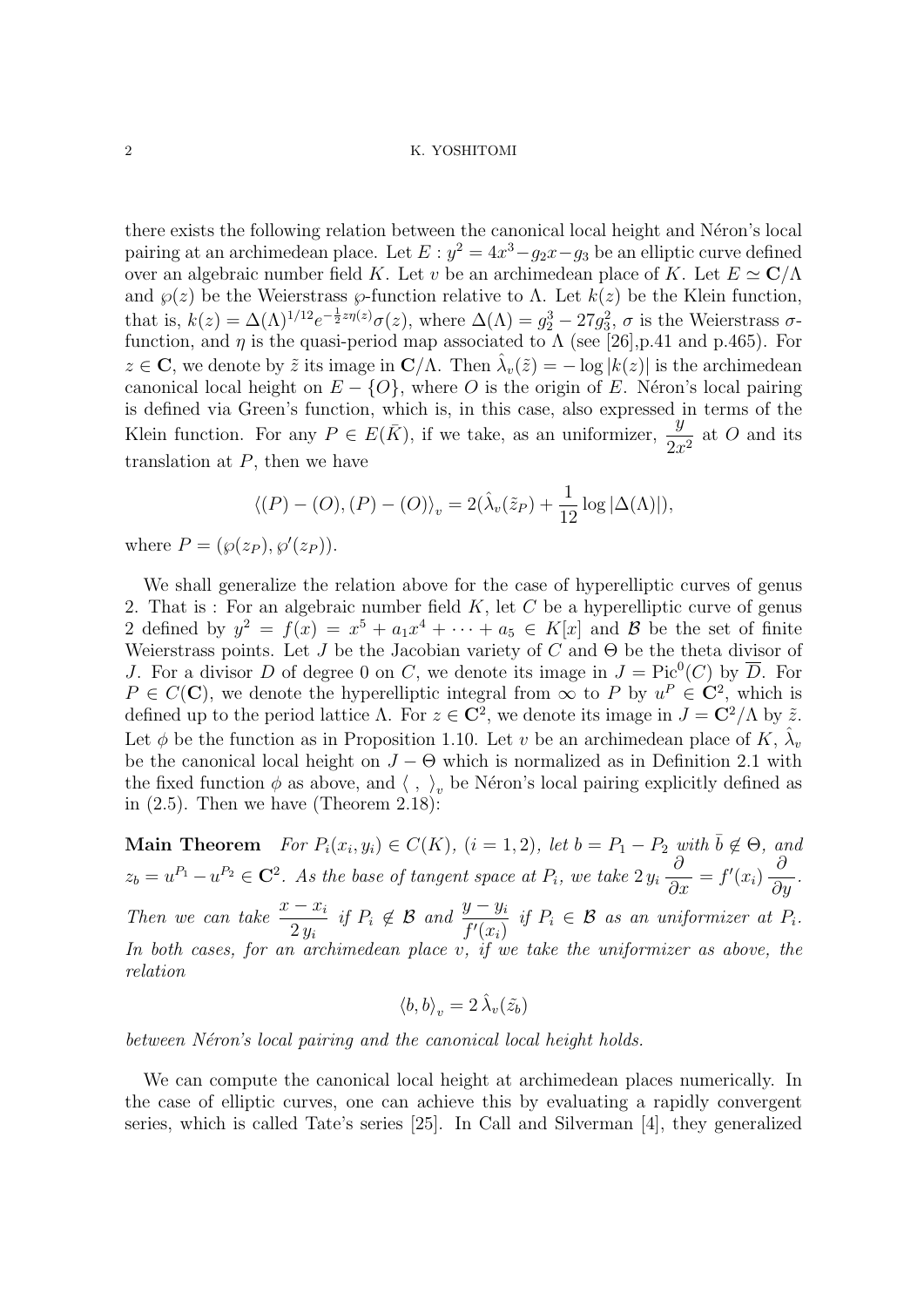Tate's series for a class of varieties with a divisor and a morphism which satisfy certain conditions, including higher dimensional abelian varieties. Thus we can use their series to evaluate  $\hat{\lambda}_v$  for archimedean places *v*. We shall give concrete expression of this series. In Grant [12], defining equations of Jacobian surfaces and the addition theorem are formulated by using the theory of hyperelliptic  $\mathfrak p$  functions which goes back to an old book of Baker [1]. To construct the generalized Tate's series, we must first find appropriate domains in the Jacobian variety. We can take three domains which are obtained by partitioning the Jacobian surface by three translations of the theta divisor. Then we can construct the generalized Tate's series explicitly via hyperelliptic p functions and compute the archimedean canonical local height numerically. By virtue of Theorem 2.18, we can compute Néron's local pairing at archimedean places. At nonarchimedean places, we compute Néron's local pairing using intersection theory on an arithmetic surface, and hence we can compute the canonical height.

In section 1, we shall review some facts on Jacobian surfaces and hyperelliptic  $\mathfrak{p}$ functions. In section 2, we shall give the explicit formula of Green's function using naturally generalized Klein function (Proposition 2.9). Using this formula, we shall prove Main Theorem. In section 3, we shall construct the generalized Tate's series in our case, using hyperelliptic p-functions. Finally, in section 4, we shall give some examples. Especially, we shall check the Birch-Swinnerton-Dyer Conjecture numerically.

Some algebraic computations are executed using the mathematical computing system Maple V. The Tate's series is computed using GNU g++ Ver 2.7.2 and LiDIA library 1.2. $<sup>1</sup>$ </sup>

I would like to express my gratitude to Prof. H. Yoshida and Prof. T. Ikeda for their many useful suggestions.

#### NOTATION AND TERMINOLOGY

Throughout this paper, we use the following notation. By an algebraic number field, we understand a finite algebraic extension of **Q** in **C**. For an algebraic number field *K*, let  $\Sigma_K^{\infty}$  denote the set of infinite places of *K*,  $\Sigma_K^0$  the set of finite places of *K*, and  $\Sigma_K = \Sigma_K^{\infty} \cup \Sigma_K^0$ . For  $v \in \Sigma_K^0$ , let  $K_v$  be the completion of *K* at *v*, let  $\pi_v$  be an uniformizer at *v*,  $O_v$  the ring of *v*-adic integers,  $k_v = O_v / \pi_v O_v$ ,  $q_v$  the number of elements of  $k_v$ , and  $p_v$  the residual characteristic. As usual, for  $a \in K$  and  $v \in \Sigma_K$ , define:

$$
|a|_v = \begin{cases} |a| & \text{if } v \in \Sigma_K^{\infty} \text{ and } v \text{ is a real place,} \\ |a|^2 & \text{if } v \in \Sigma_K^{\infty} \text{ and } v \text{ is a complex place,} \\ q_v^{-\text{ord}_{\pi_v}(a)} & \text{if } v \in \Sigma_K^0. \end{cases}
$$

<sup>&</sup>lt;sup>1</sup>This library may be available from anonymous ftp site:ftp://crypt1.cs.uni-sb.de/pub/LiDIA.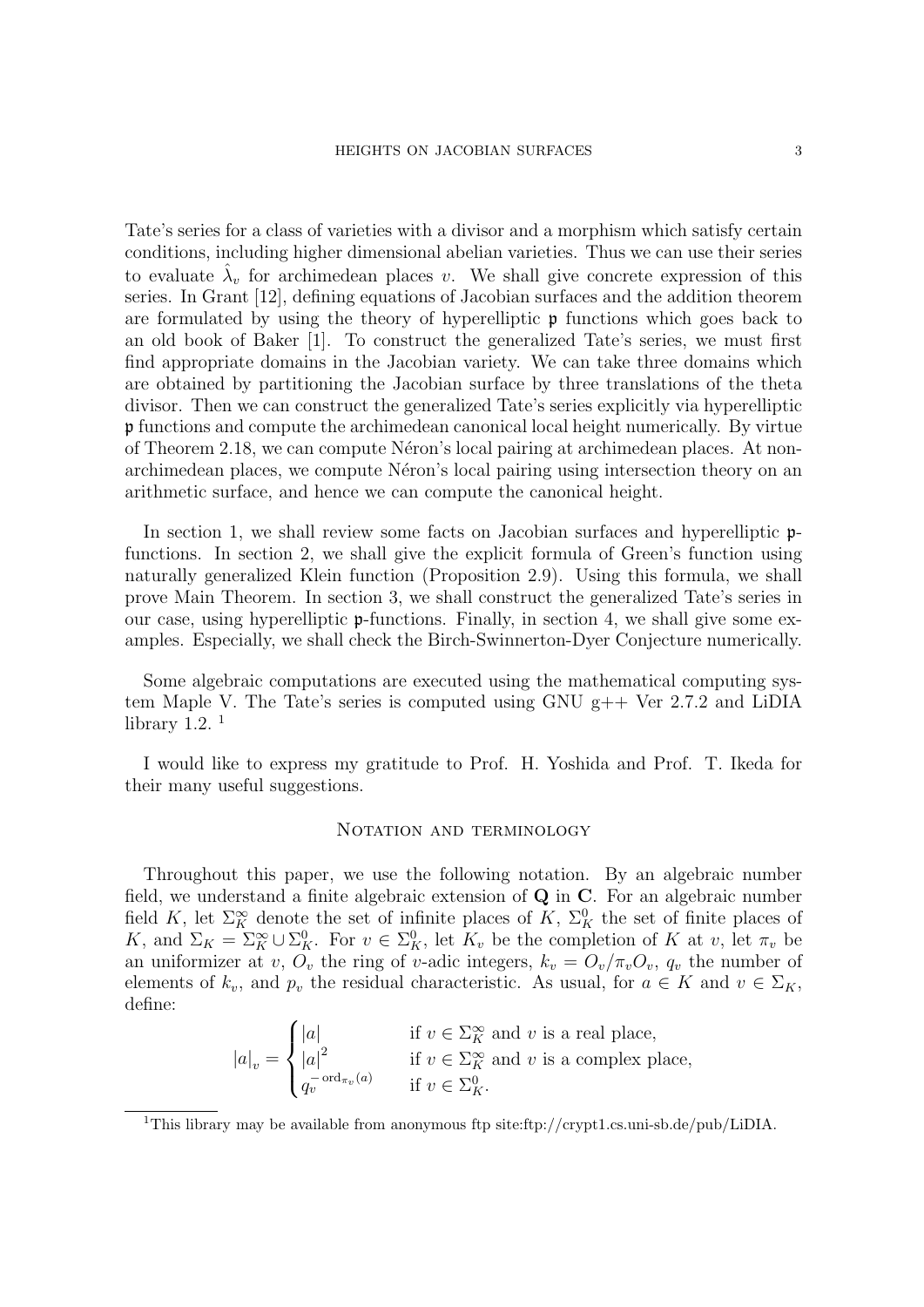As is well known, the product formula ∏ *v∈*Σ*<sup>K</sup>*  $|a|_v = 1$  holds. We also use additive notation  $v(a) = -\log |a|_v$  for every  $v \in \Sigma_K$ .

For any finite set *S*, we denote by  $\#S$  the cardinality of *S*. For any divisor *a*, we denote the support of *a* by supp $(a)$ . For divisors *a* and *a'*, we write  $a \sim a'$  if *a* is linearly equivalent to *a ′* . For a complex number, a complex vector, or a complex matrix *x*, we denote by  $\bar{x}$  its complex conjugate. For  $z \in \mathbb{C}^2$ , we denote by  $\tilde{z}$  its image in  $\mathbb{C}^2/\Lambda$ (see § 1.2).

## 1. Review on Jacobian surfaces

We assume that the characteristic of a ground field *K* is not equal to 2; moreover, except for the section 1.1, we assume that  $K$  is a subfield of  $C$ . Let  $C$  be a hyperelliptic curve of genus 2 over *K*, defined by the equation

(1.1) 
$$
y^2 = f(x) := x^5 + a_1 x^4 + a_2 x^3 + a_3 x^2 + a_4 x + a_5 = \prod_{i=1}^5 (x - \beta_i).
$$

We consider *C* as a projective non-singular curve and we denote by  $\infty$  the point at infinity. The double covering  $C \to \mathbf{P}^1$ ,  $P(x, y) \mapsto x$  is branched over 5 finite points and ∞. We denote the set of finite Weierstrass points by  $\mathcal{B} = \{B_1, B_2, B_3, B_4, B_5\}$ , where  $B_i = (\beta_i, 0), (i = 1, \ldots, 5)$ . Let  $P^i$  be the image of P under the hyperelliptic involution with respect to this covering, that is  $P^i = (x, -y)$  when  $P = (x, y)$ .

1.1. **Algebraic Theory.** We review the algebraic definition of the Jacobian variety  $J = \text{Jac}(C)$ . Let  $\text{Div}_0(C)$  be the divisor group of degree zero and *J* is the abelian variety whose points represent  $Pic_0(C)$ . For any  $D \in Div_0(C)$ , denote by *D* its image in Pic<sub>0</sub>(*C*). For *m* points  $P_1, P_2, ..., P_m \in C$ , put  $D(P_1, P_2, ..., P_m) = P_1 + P_2 +$  $\cdots + P_m - m \in \text{Div}_0(C).$ 

**Definition 1.1.** For  $m > 0$ , we define

$$
\text{Div}_{0}^{m}(C) = \left\{ D(P_1, P_2, \dots, P_m) \mid P_1, \dots, P_m \in C \right\} \subset \text{Div}_{0}(C),
$$
\n
$$
\text{Div}_{0}^{+,m}(C) = \left\{ D(P_1, P_2, \dots, P_m) \middle| \begin{array}{l} P_i \neq \infty \text{ for every } i, \\ P_i \neq P_j^t \text{ whenever } i \neq j \end{array} \right\} \subset \text{Div}_{0}^{m}(C),
$$

and denote their images in Pic<sub>0</sub>(*C*) by  $\overline{\text{Div}_{0}^{m}(C)}$  and  $\overline{\text{Div}_{0}^{+,m}(C)}$ .

Then  $J = Div_0^2(C)$  (see [19],pp.3.28–3.31). If we put  $\Theta = Div_0^1(C)$ , which is the theta divisor of *J*, then we have  $J - \Theta = Div_0^{+,2}(C)$  (loc.cit.). Hence any points of *J* can be written as  $\overline{D(P_1, P_2)}$  with  $P_1 \neq P_2^{\iota}$ ,  $P_i \neq \infty$ , or  $\overline{D(P)}$ , which belongs to the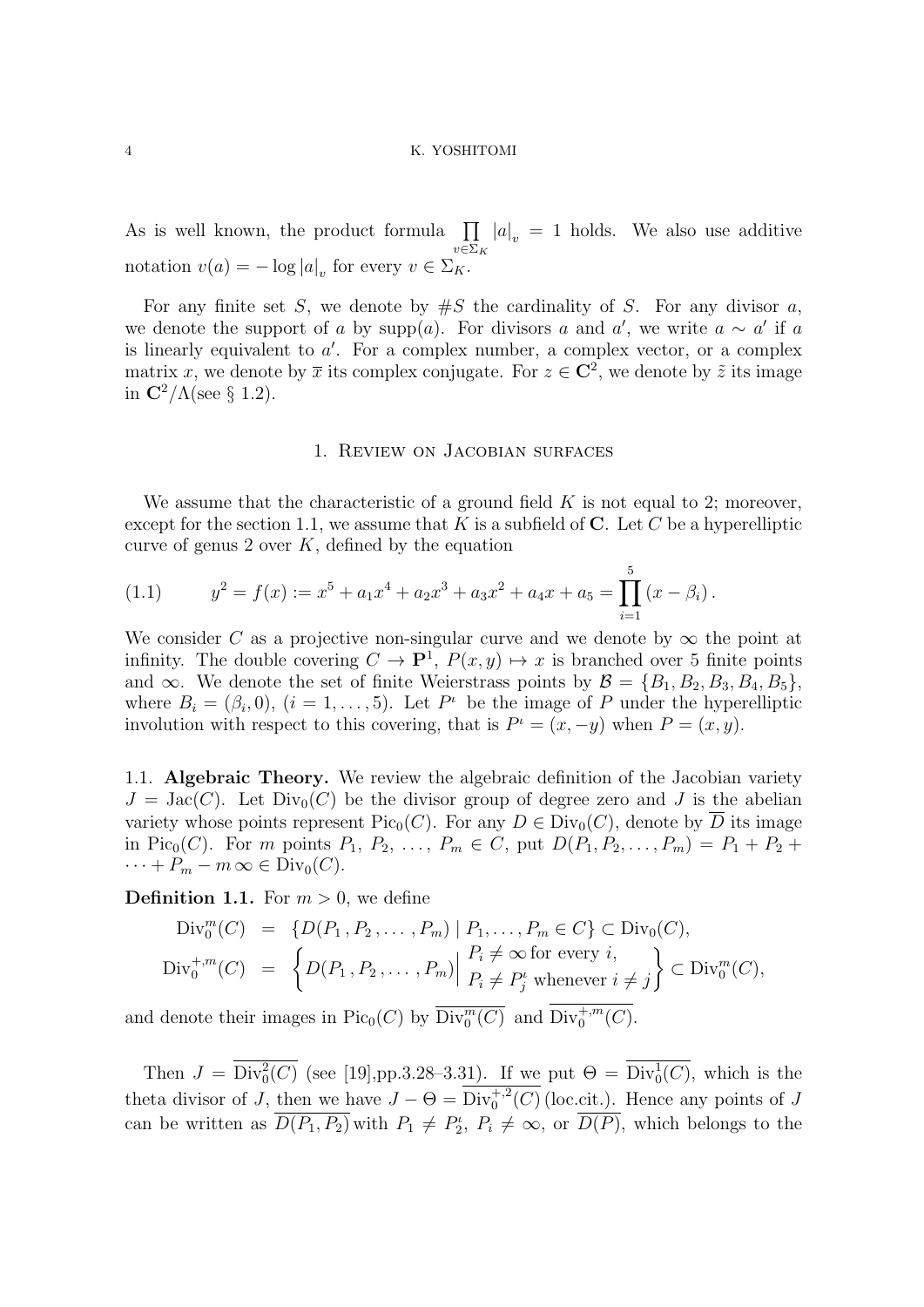theta divisor. The zero element  $O_J$  of *J* is  $D(\infty) = D(P, P^i)$ . All 2-torsion points of *J* are given by  $D(B_i)$ ,  $(i = 1, ..., 5)$  and  $D(B_i, B_j)$ ,  $(i, j = 1, ..., 5, i \neq j)$ . We abbreviate these to  $\overline{B}_i$  and  $\overline{B}_{ij}$ .

Reduction of any divisor of degree 0 to the form  $\overline{D(P_1, P_2)}$  is explicitly given as follows.

Let  $P_1$ ,  $P_2$ ,  $P_3$  be three points of *C* and  $P_i = (x_i, y_i)$ ,  $(i = 1, 2, 3)$ . For simplicity, we assume that the points  $P_i$  are finite, distinct and  $P_i \neq P_j^i$  for  $i \neq j$ . Then we can find the polynomial  $V(x)$  of degree 2 satisfying the equations  $V(x_1) = y_1, V(x_2) = y_2$ ,  $V(x_3) = y_3$ . We write  $V_{P_1, P_2, P_3}$  for this *V*.

Then we define a rational function  $\tilde{V}$  on  $C$  by

$$
\tilde{V}(x,y) = \frac{y + V(x)}{(x - x_1)(x - x_2)(x - x_3)},
$$

which has poles at  $P_i$ ,  $(i = 1, 2, 3)$  and has a simple zero at  $\infty$ . Hence either  $\tilde{V}$  has zeros of order 1 at two finite points  $P_4$ ,  $P_5$  or  $\tilde{V}$  has a zero of order 2 at one point  $P_4 = P_5$ . That is,  $V(x_4) = -y_4$  and  $V(x_5) = -y_5$ , or  $V(x_4) = -y_4$ ,  $V'(x_4) = -y_5$ *dy dx*  $\left| \begin{matrix} x = x_4 \\ y = y_4 \end{matrix} \right.$ . Since  $x_i$ ,  $(i = 1, \ldots, 5)$  is the solutions  $f(x) - V^2(x) = 0$ , we can find  $x_4$  and  $x_5$  and by the equations  $y_4 = -V(x_4)$ ,  $y_5 = -V(x_5)$ , we can find the coordinates of  $P_4$ ,  $P_5$  which satisfy  $P_1 + P_2 + P_3 \sim P_4 + P_5 + \infty$ , that is  $\overline{D(P_1, P_2, P_3)} = \overline{D(P_4, P_5)}$ . For any divisor of degree 0, we can reduce it using the procedure above recursively. For the reduction algorithm, see Cantor [6].

1.2. **Analytic Theory.** For convenience of the reader, we review analytic theory of hyperelliptic integrals following [1].

First we take a basis  $\gamma_1, \gamma_2, \gamma'_1, \gamma'_2$  of the first homology group  $H_1(C, \mathbf{Z})$  with intersection numbers  $\gamma_1 \cdot \gamma_2 = \gamma'_1 \cdot \gamma'_2 = 0$ ,  $\gamma_i \cdot \gamma'_j = \delta_{ij}$  (Kronecker's  $\delta$ ). We take a basis of the differentials of the first kind,  $\mu_1 =$ *dx*  $\frac{ax}{2y}, \mu_2 =$ *x dx* 2 *y* , and write  $\mu = \begin{pmatrix} \mu_1 \\ \mu_2 \end{pmatrix}$  $\mu_2$  $\bigg)$ . We denote their periods by

$$
\omega_{ij} = \int_{\gamma_j} \mu_i, \quad \omega'_{ij} = \int_{\gamma'_j} \mu_i, \quad (i, j = 1, 2).
$$

It is well known that  $\tau = \omega^{-1} \omega'$  belongs to the Siegel upper half space  $\mathfrak{h}_2$ . If we define the period lattice  $\Lambda = \omega \mathbb{Z}^2 \oplus \omega' \mathbb{Z}^2$ , then  $J = \mathbb{C}^2/\Lambda$  is the Jacobian variety of *C*.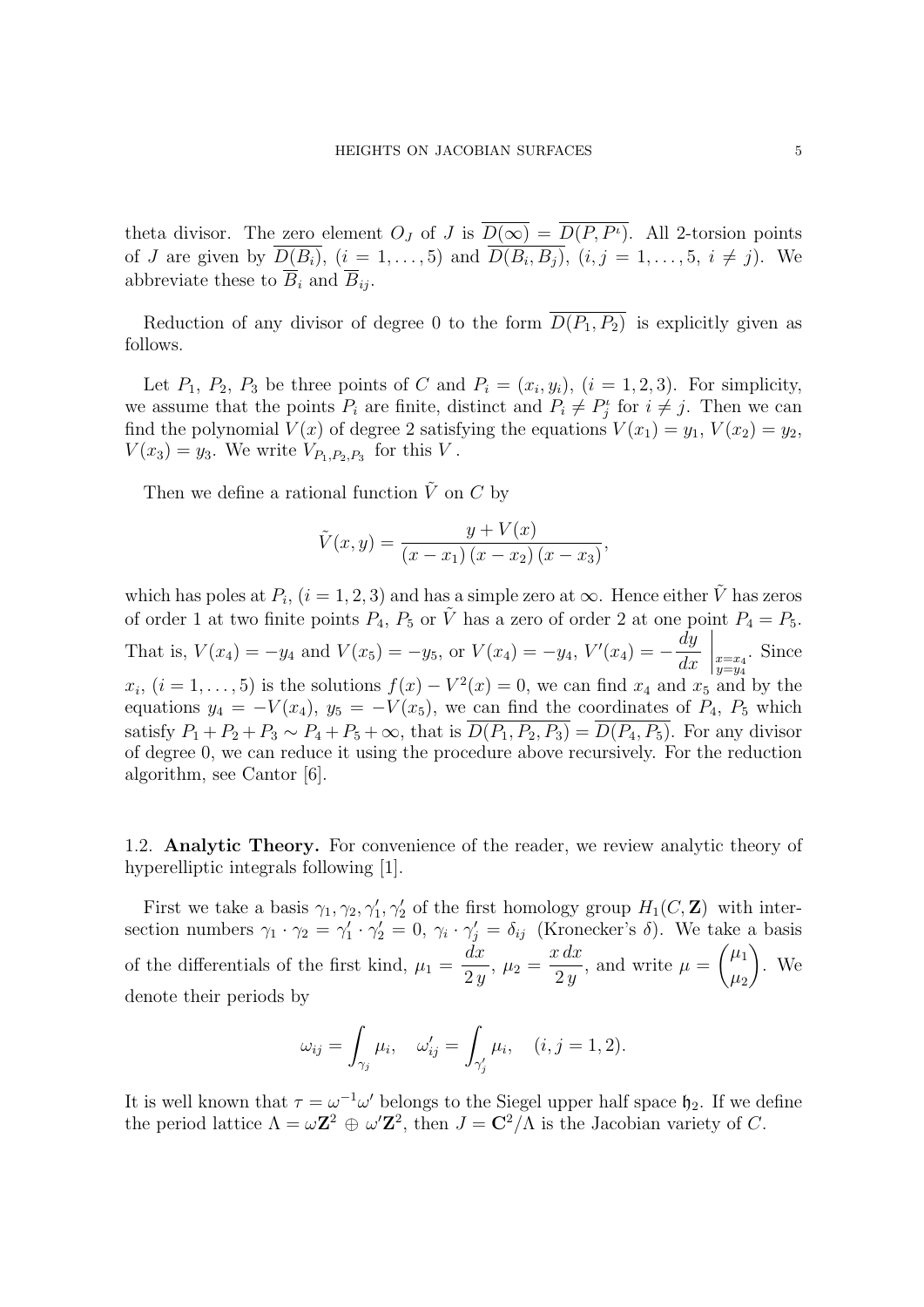We define a hyperelliptic integral  $u^{P,P_0} = \int^P \mu \in \mathbb{C}^2$ , and  $u^P = u^{P,\infty}$ . Let  $u_i^{P,P_0}$ *P*<sup>0</sup> *i* denote the *i*-th coordinate of  $u^{P,P_0}$ ,  $(i = 1, 2)$ . The integral  $u^{P,P_0}$  is determined up to Λ. For any divisor *b* = ∑ *P*  $m_P P$ , we denote the corresponding integral  $\sum$ *P*  $m_P u^P$  by  $z_b$ . For any vector  $z \in \mathbb{C}^2$ , we denote by  $\tilde{z}$  its image in  $J = \mathbb{C}^2/\Lambda$ .

The map  $(P_1, P_2) \mapsto u^{P_1} + u^{P_2}$  becomes a surjection from the symmetric 2-product of *C*  $S^2(C)$  to *J*. The image of  $\{(P, \infty) \in S^2(C)\}\$  under this map is the theta divisor of *J*. Put  $\tilde{\Theta} = (\mathbb{C}^2 \to J)^* \Theta$ , that is the pullback of  $\Theta$  in  $\mathbb{C}^2$ .

Next let  $\zeta_1, \zeta_2$  be the differentials of the second kind on *C* defined by

$$
\zeta_1 = \frac{(3x^3 + 2a_1x^2 + a_2x) dx}{2y}, \quad \zeta_2 = \frac{x^2 dx}{2y},
$$

and define their periods  $\eta = (\eta_{ij}), \eta' = (\eta'_{ij})$  by

$$
\eta_{ij} = \int_{\gamma_j} \zeta_i, \quad \eta'_{ij} = \int_{\gamma'_j} \zeta_i, \quad (i, j = 1, 2).
$$

We define an **R**-linear map  $\tilde{\eta}$ :  $\mathbf{C}^2 \to \mathbf{C}^2$  by

$$
\tilde{\eta}(u) = \eta r + \eta' r', \text{ where } u = \omega r + \omega' r', r, r' \in \mathbb{R}^2.
$$

Between the periods, the following relation holds

(1.2) 
$$
\eta' = \eta \tau + 2 \pi i^t \omega^{-1}.
$$

Furthermore, we have

(1.3)  $\eta \omega^{-1}$  is symmetric, which is equivalent to  $\eta^t \eta' = \eta'^t \eta$ .

1.3. *σ***-function.** As in [18], Chapter 2, for *τ* ∈  $\mathfrak{h}_2$ , we define a theta function on **C**<sup>2</sup> by

$$
\theta(z,\tau) = \sum_{n \in \mathbb{Z}^2} \exp \left[ \pi i^{\,t} n \,\tau n + 2\pi i^{\,t} n \,z \right],
$$

and for  $a, b \in \mathbb{Q}^2$ ,

$$
\theta \begin{bmatrix} a \\ b \end{bmatrix} (z, \tau) = \exp(\pi i^t a \tau a + 2\pi i^t a (z + b)) \theta(z + \tau a + b)
$$
  
= 
$$
\sum_{n \in \mathbb{Z}^2} \exp \left[ \pi i^t (n + a) \tau (n + a) + 2\pi i^t (n + a) (z + b) \right].
$$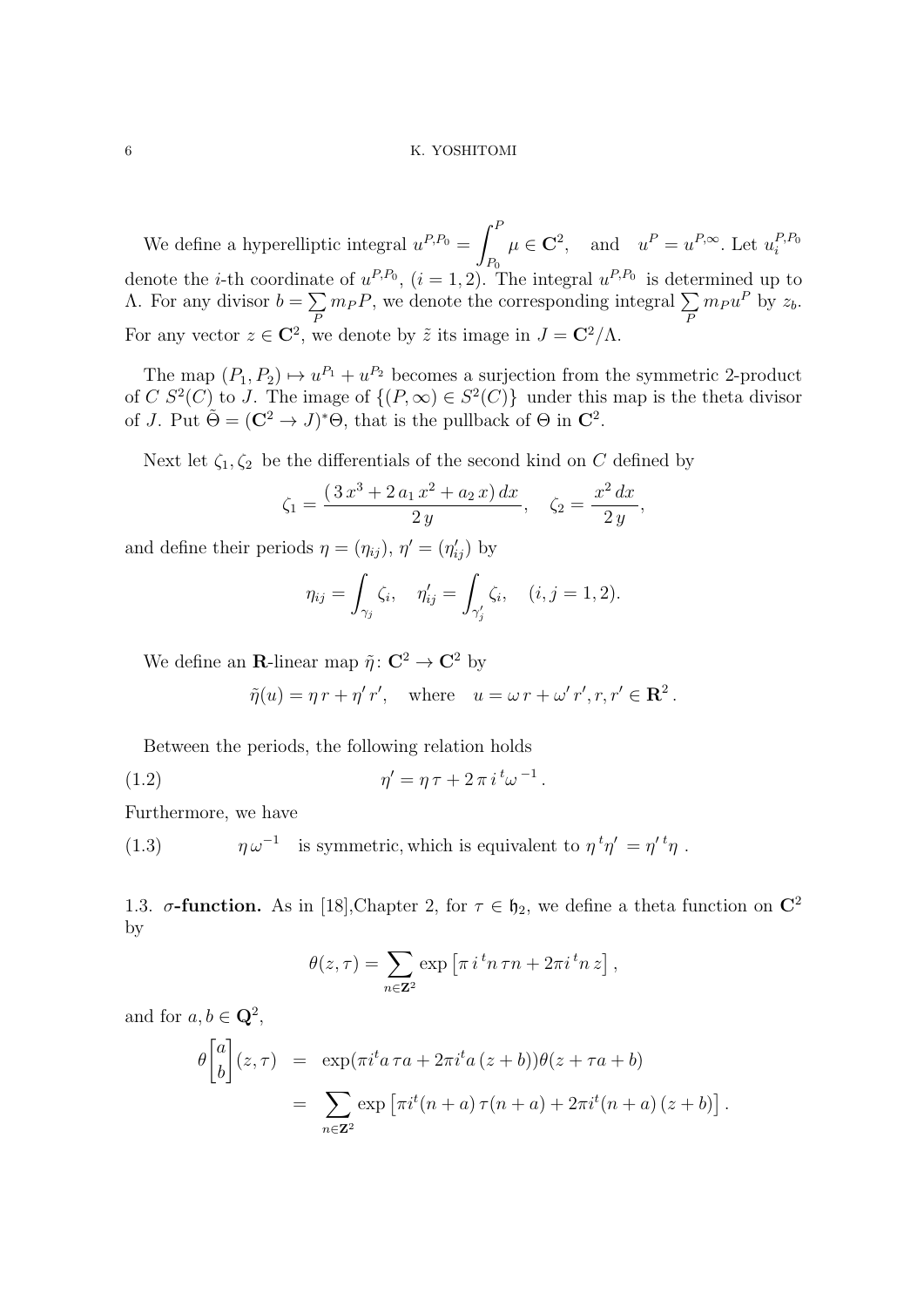For  $m, n \in \mathbb{Z}^2$ , the factor of automorphy is given by

$$
\theta \begin{bmatrix} a \\ b \end{bmatrix} (z + \tau m + n, \tau) = \exp (2\pi i (a_n - b_m - b_m z) - \pi i^m \tau m) \theta \begin{bmatrix} a \\ b \end{bmatrix} (z, \tau).
$$

For the theta characteristic  $\delta = \begin{pmatrix} \delta' \\ s' \end{pmatrix}$  $\delta'$ <sub>*δ*</sub><sup>*′′*</sup></sup>, with  $\delta' = \begin{pmatrix} \frac{1}{2} \\ \frac{1}{2} \end{pmatrix}$ 1 2 and  $\delta'' = \begin{pmatrix} 1 \\ 1 \end{pmatrix}$ 1 2 ) , the function  $\theta$  [ $\delta$ ] (*z, τ*) has a simple zero only at  $\Theta$ .

Now we define the hyperelliptic  $\sigma$ -function.

**Definition 1.2.** For  $u \in \mathbb{C}^2$ ,

$$
\sigma(u) = \exp\left(-\frac{1}{2}t u \,\eta \,\omega^{-1}u\right) \theta\left[\delta\right]\left(\omega^{-1}u\right) .
$$

Here we shall list some fundamental properties of the  $\sigma$ -function.

**Lemma 1.3.** For  $p, p' \in \mathbb{Z}^2$  and  $l = \omega' p' + \omega p$ , let  $\alpha_l(u)$  be the automorphy factor of  $\sigma(u)$ , that is  $\sigma(u+l) = \alpha_l(u)\sigma(u)$ , then we have  $\alpha_l(u) = \exp(L_l u + C_l)$ , where  $L_l = -{}^t l \eta \omega^{-1} - 2 \pi i \, {}^t p' \omega^{-1},$ *C<sup>l</sup>* = *−* 1 2  ${}^t l \, \eta \, \omega^{-1} l - \pi \, i \, {}^t p' \, \tau \, p' + 2 \, \pi \, i \, {}^t \delta' \, p - 2 \pi \, i \, {}^t \delta'' \, p'.$ 

Let 
$$
c = \frac{\partial}{\partial u_1} \sigma(u) \Big|_{u=0}
$$
. Then  $c \neq 0$  and  $\sigma(u)$  has, at  $u = 0$ , the Taylor expansion  

$$
\sigma(u) = c \left( u_1 + \frac{a_3}{6} u_1^3 - \frac{1}{3} u_2^3 + (\text{terms of degree} \ge 5) \right).
$$

Define a polynomial of two variable *F* by

(1.4) 
$$
F(x_1, x_2) = x_1^2 x_2^2 (x_1 + x_2) + 2 a_1 x_1^2 x_2^2 + a_2 x_1 x_2 (x_1 + x_2) + 2 a_3 x_1 x_2 + a_4 (x_1 + x_2) + 2 a_5,
$$

and define a double integral

$$
R_{Q,Q_0}^{P,P_0} = \int_{P_0}^{P} \int_{Q_0}^{Q} \frac{F(x,z) + 2\,y\,s}{4\,(x-z)^2} \, \frac{dx}{y} \, \frac{dz}{s},
$$

with  $s^2 = f(z)$ . Then the following proposition holds:

**Proposition 1.4** ([1], p35). We put  $u' = u^{P_1, A_1} + u^{P_2, A_2}$ ,  $u'' = u^{Q_1, A_1} + u^{Q_2, A_2}$ , with  $A_i \in \mathcal{B}$ *. For*  $P, Q \in \mathcal{C}$ *,*  $A \in \mathcal{B}$ *, we have* 

$$
R_{P_1,Q_1}^{P,Q} + R_{P_2,Q_2}^{P,Q} = \log \frac{\sigma(u^{P,A} - u')}{\sigma(u^{P,A} - u'')}/\frac{\sigma(u^{Q,A} - u')}{\sigma(u^{Q,A} - u'')}.
$$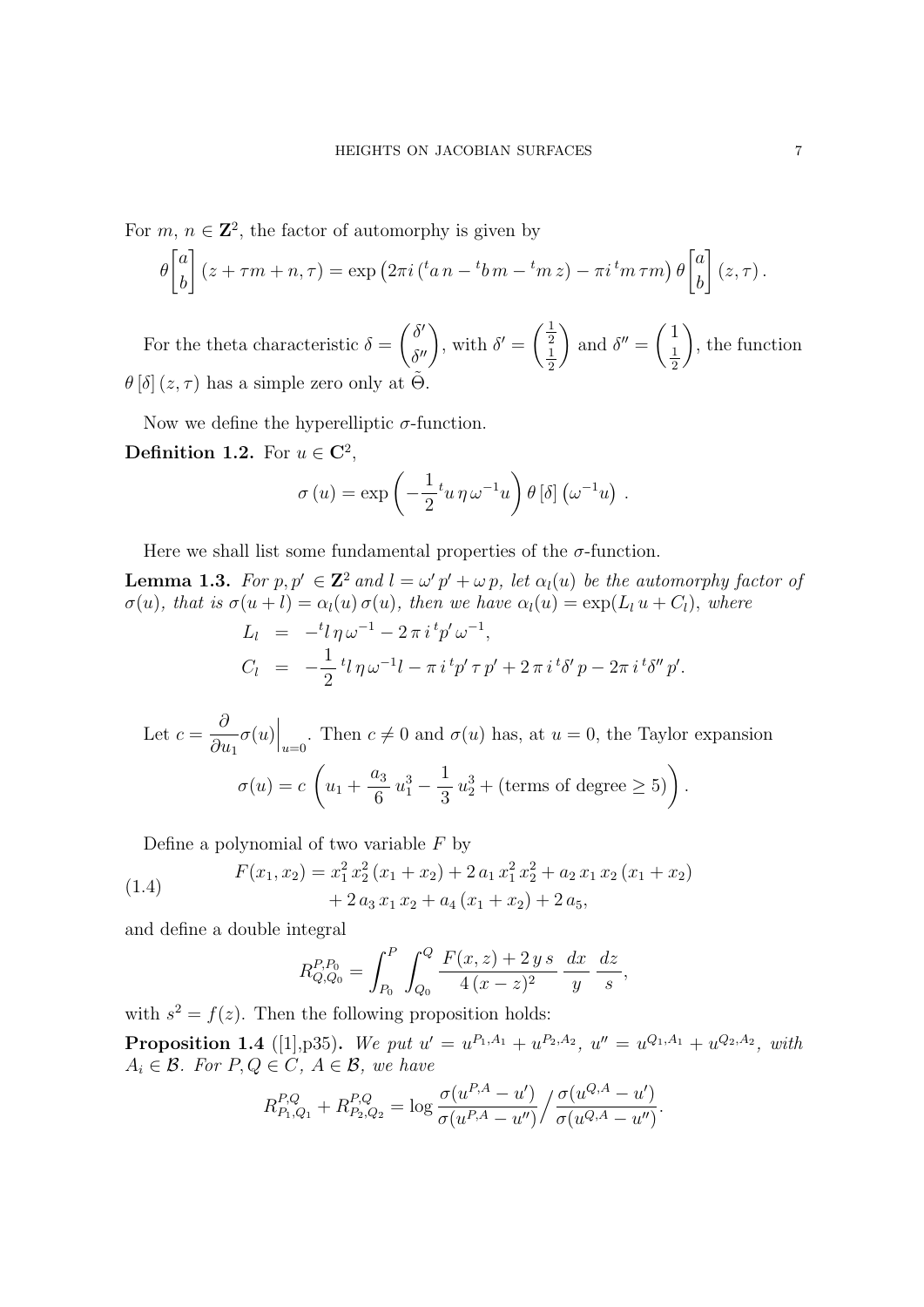Now we define hyperelliptic p-functions.

**Definition 1.5.** For  $i, j, \ldots, k = 1, 2$  and  $u \in \mathbb{C}^2$ , we define

$$
\zeta_i(u) = \frac{\partial}{\partial u_i} \log \sigma(u) \quad and \quad \mathfrak{p}_{ij..k} \left( u \right) = -\frac{\partial}{\partial u_i} \frac{\partial}{\partial u_j} \cdots \frac{\partial}{\partial u_k} \log \sigma(u) .
$$

We define  $\mathfrak{p}(u) = \mathfrak{p}_{11}(u) \mathfrak{p}_{22}(u) - \mathfrak{p}_{12}^2(u)$ .

Define a polynomial *ψ* by

$$
(1.5) \quad \psi(x_1, x_2) = x_1^3 x_2 (3 x_1 + x_2) + 4 a_1 x_1^3 x_2 + a_2 x_1^2 (x_1 + 3 x_2) + 2 a_3 x_1 (x_1 + x_2) + a_4 (3 x_1 + x_2) + 4 a_5,
$$

and let *F* be one as (1.4). Let  $P_1(x_1, y_1)$  and  $P_2(x_2, y_2)$  be points on the curve *C* and we put  $u = u^{P_1} + u^{P_2}$ . Then we have

**Proposition 1.6.** (i) ([1],[12]) *When*  $P_1 \neq P_2$  *and*  $P_1 \neq P_2^i$ ,

$$
\mathfrak{p}_{11}(u) = \frac{F(x_1, x_2) - 2 y_1 y_2}{(x_1 - x_2)^2}, \quad \mathfrak{p}_{12}(u) = -x_1 x_2, \quad \mathfrak{p}_{22}(u) = x_1 + x_2,
$$
\n
$$
\mathfrak{p}_{111}(u) = 2 \frac{y_2 \psi(x_1, x_2) - y_1 \psi(x_2, x_1)}{(x_1 - x_2)^3}, \quad \mathfrak{p}_{112}(u) = 2 \frac{x_2^2 y_1 - x_1^2 y_2}{x_1 - x_2},
$$
\n
$$
\mathfrak{p}_{122}(u) = -2 \frac{x_2 y_1 - x_1 y_2}{x_1 - x_2}, \quad \mathfrak{p}_{222}(u) = 2 \frac{y_1 - y_2}{x_1 - x_2}.
$$

(ii) *When*  $P_1 = P_2 = (x, y) \notin \mathcal{B}$  (*equivalently*  $y \neq 0$ ),

$$
\mathfrak{p}_{11}(u) = 4 x^3 + 2 a_1 x^2 + a_2 x + \frac{f'^2(x) - 2 f(x) f''(x)}{4 y^2}
$$
\n
$$
\mathfrak{p}_{12}(u) = -x^2, \ \mathfrak{p}_{22}(u) = 2x,
$$
\n
$$
\mathfrak{p}_{111}(u) = -(14x^2 + 8a_1 x + 2a_2)y - \frac{(2 x^3 - f''(x))f'(x)}{2 y} - \frac{f'^3(x)}{4 y^3},
$$
\n
$$
\mathfrak{p}_{112}(u) = \frac{x^2 f'(x) - 4 x f(x)}{y}, \ \mathfrak{p}_{122}(u) = -\frac{x f'(x) - 2 f(x)}{y}, \ \mathfrak{p}_{222}(u) = \frac{f'(x)}{y}.
$$

*Proof.* As for (i), see Baker [1]. The formulae (1.7) can be deduced from (1.6) by L'hôpital's rule.  $\Box$ 

Immediately, by the proposition above, we have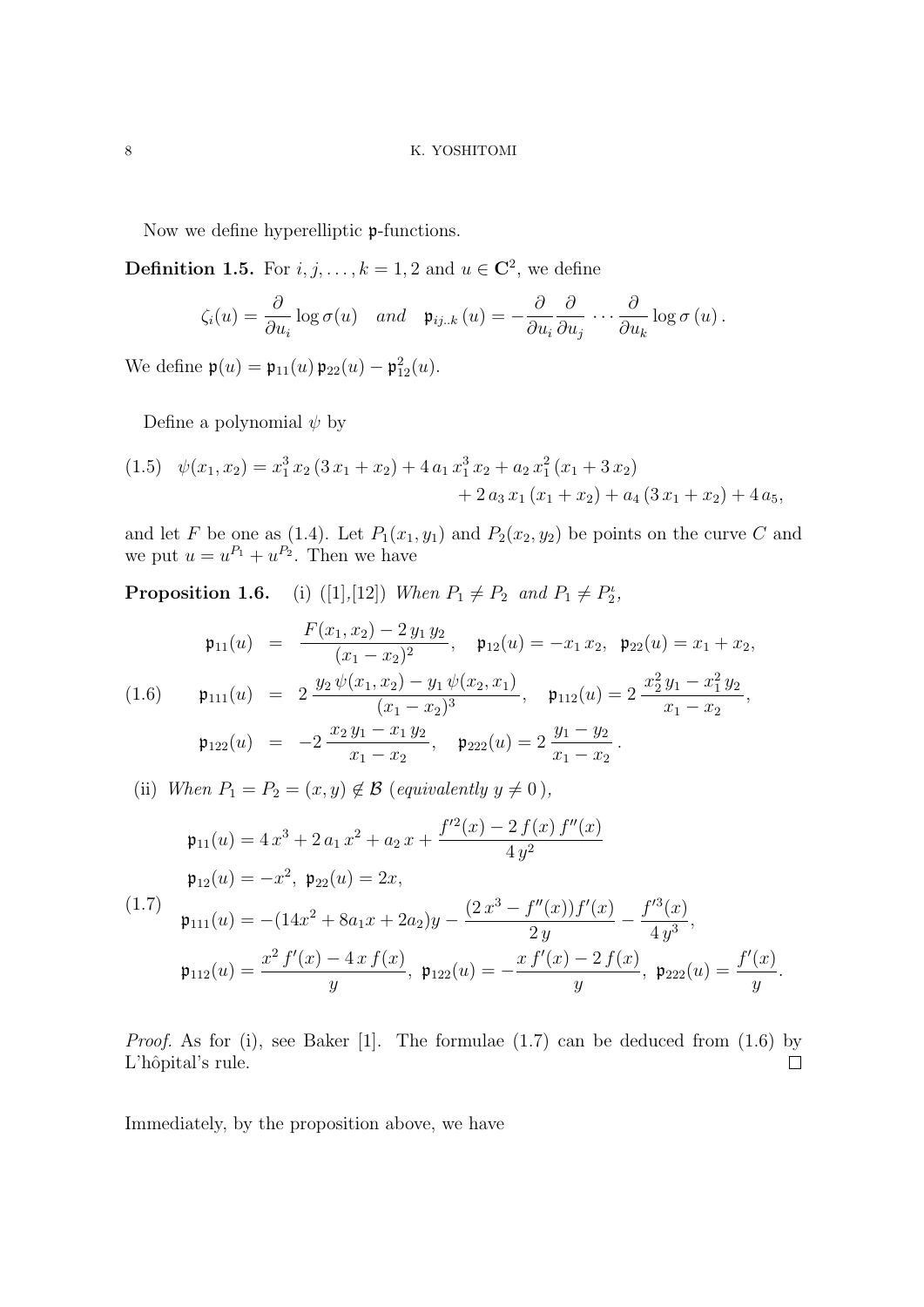**Corollary 1.7.** *If*  $u = u^{P_1} + u^{P_2}$ *, then* 

(1.8)  

$$
x_1 + x_2 = \mathfrak{p}_{22}(u), \quad x_1 x_2 = -\mathfrak{p}_{12}(u),
$$

$$
y_1 + y_2 = \mathfrak{p}_{122}(u) + \frac{1}{2} \mathfrak{p}_{22}(u) \mathfrak{p}_{222}(u),
$$

$$
y_1 y_2 = \frac{1}{4} (\mathfrak{p}_{122}^2(u) - \mathfrak{p}_{112}(u) \mathfrak{p}_{222}(u)).
$$

For  $u, v \in \mathbb{C}^2 - \tilde{\Theta}$ , define

(1.9) 
$$
q(u,v) = -c^2 \frac{\sigma(u+v)\sigma(u-v)}{\sigma^2(u)\sigma^2(v)}.
$$

Then the following formula holds [1],p.100:

(1.10) 
$$
q(u,v) = \mathfrak{p}_{11}(u) - \mathfrak{p}_{11}(v) + \mathfrak{p}_{12}(u) \mathfrak{p}_{22}(v) - \mathfrak{p}_{12}(v) \mathfrak{p}_{22}(u).
$$

Using the fact that, at  $\infty$  of the curve, the coordinate functions x and y has a pole of order 2 and 5 respectively, we have:

**Lemma 1.8.** Let  $P(x, y)$  and  $u = u^P$ . Then we have

(1.11) 
$$
(\mathfrak{p}_{11}/\mathfrak{p}_{12})(u) = (\mathfrak{p}_{12}/\mathfrak{p}_{22})(u) = -x,
$$

$$
(\mathfrak{p}_{111}/\mathfrak{p}_{112})(u) = (\mathfrak{p}_{112}/\mathfrak{p}_{122})(u) = (\mathfrak{p}_{122}/\mathfrak{p}_{222})(u) = -x,
$$

$$
(\mathfrak{p}/\mathfrak{p}_{222})(u) = -y.
$$

Let  $\sigma_i(u) = \frac{\partial \sigma}{\partial u}$ *∂u<sup>i</sup>* (*u*) for  $i = 1, 2$ . From this lemma, since  $\frac{\mathfrak{p}_{12}}{2}$  $\mathfrak{p}_{22}$  $(u) = \frac{\sigma_1(u)}{u}$  $\sigma_2(u)$ = *−* 1  $u_2^2$  $+\cdots$ for  $u \in \tilde{\Theta}$ , we know that  $\sigma_2(u)$  is not 0 along  $\tilde{\Theta}$  except for  $\infty$ . For  $u \in \mathbb{C}^2 - \tilde{\Theta}$  and  $v \in \tilde{\Theta}$ , we define

(1.12) 
$$
Q(u,v) = -c^2 \frac{\sigma(u+v)\,\sigma(u-v)}{\sigma^2(u)\sigma_2^2(v)}.
$$

**Proposition 1.9** (cf. [13], p.124). Let  $P(x, y)$  and  $v = u^P$ , then

$$
Q(u, v) = -x^2 + \mathfrak{p}_{12}(u) + \mathfrak{p}_{22}(u)x.
$$

*Hence if*  $P_i = (x_i, y_i)$  *and*  $u = u^{P_1} + u^{P_2}$ , *then* (1.13)  $Q(u, v) = -(x - x_1)(x - x_2)$ 

*Proof.* First note that  $(\mathfrak{p}_{12}/\mathfrak{p}_{22})(u^P) = \sigma_1(u^P)/\sigma_2(u^P) = -x$  by (1.11). Multiplying (1.10) by  $\sigma(v)^2/\sigma_2^2(v)$  and taking the limit *v* to  $u^P$ , then we obtain the formulae above. $\Box$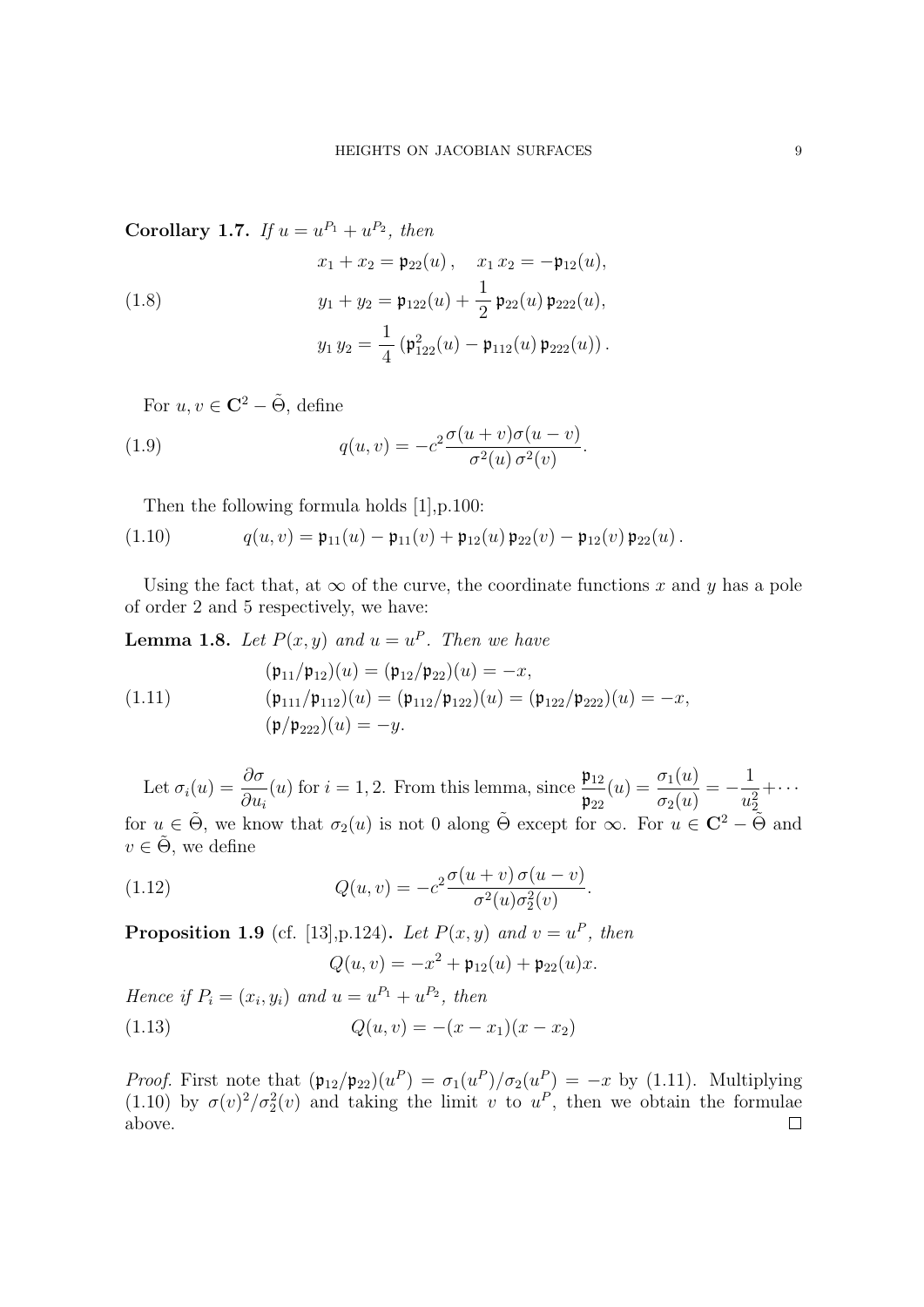The following proposition is the heart of the duplication theorem and the definition of the canonical local height.

**Proposition 1.10.** *For*  $u \in \mathbb{C}^2$ ,

$$
-c^3 \frac{\sigma(2u)}{\sigma^4(u)} = \mathfrak{p}_{111}(u) - \mathfrak{p}_{12}(u) \mathfrak{p}_{122}(u) + \mathfrak{p}_{22}(u) \mathfrak{p}_{112}(u).
$$

*We denote the right-hand side by*  $\phi(u)$ .

*Proof.* By the definition of  $q(u, v)$ ,  $\frac{q(u, v)}{q(u, v)}$  $=-c^2 \frac{\sigma(u+v)}{2(1-2i)}$ *.* Using the Taylor  $\sigma(u-v)$  $\sigma^2(u)$   $\sigma^2(v)$ *∂*  $\sigma(u - v)|_{v=u} = -c$ . Thus, by L'hôpital's rule, expansion of  $\sigma(u)$  at  $u = 0$ , we get *∂ v*<sup>1</sup> *q*(*u, v*) 1 *∂*  $q(u, v)\Big|_{u=v}$ . By differentiating the right-hand side of (1.10) lim*v→u* = *−*  $\sigma(u-v)$ *c ∂v*<sup>1</sup> with respect to  $v_1$  and substituting  $v = u$  into the result, we conclude the assertion.  $\Box$ 

 $\textbf{Corollary 1.11.} \ \ Put \ \phi_{ij\cdots k}(u) = \frac{\partial}{\partial u_i}$ *∂*  $\frac{\delta}{\partial u_j}$  · · · *· ∂ ∂ ∂u<sup>k</sup> ϕ*(*u*)*. Then we have the duplication formulae:*

$$
\mathfrak{p}_{ij}(2u) = \mathfrak{p}_{ij}(u) - \frac{\phi_{ij}(u)}{4 \phi(u)} + \frac{\phi_i(u)\phi_j(u)}{4\phi(u)^2}, \n\mathfrak{p}_{ijk}(2u) = \frac{1}{2} \mathfrak{p}_{ijk}(u) - \frac{\phi_{ijk}(u)}{8 \phi(u)} + \n\frac{\phi_{ij}(u) \phi_k(u) + \phi_{jk}(u) \phi_i(u) + \phi_{ki}(u) \phi_j(u)}{8 \phi^2(u)} - \frac{\phi_i(u) \phi_j(u) \phi_k(u)}{4 \phi^3(u)}.
$$

1.4. **Defining equations and arithmetic.** We review defining equations for the affine model using  $\mathfrak{p}$ -functions([12]). We define coordinate functions  $X_{ij}$ ,  $X_{ijk}$ , and X as follows.

$$
X_{ij} = \mathfrak{p}_{ij}, \quad X_{ijk} = \frac{1}{2} \mathfrak{p}_{ijk}, \quad \text{and} \quad X = \frac{1}{2} (\mathfrak{p} + a_2 \mathfrak{p}_{12} - a_4).
$$

We write  $X_0^h$ ,  $X_{ij}^h$ ,  $X_{ijk}^h$ ,  $X^h$  for homogeneous coordinates of a points of  $\mathbf{P}^8$  with  $X_{ij} = X_{ij}^h / X_0^h$ ,  $X_{ijk} = X_{ijk}^h / X_0^h$ , and  $X = X^h / X_0^h$ . We write  $[X_0^h : X_{11}^h : X_{12}^h : X_{22}^h : X_{23}^h]$  $X_{111}^h : X_{112}^h : X_{122}^h : X_{222}^h : X^h$  for a set of coordinates. Then we have

**Theorem 1.12** ([12]). Let  $E_i$ ,  $(i = 1, ..., 14)$ , be the equations  $f_i$  in [12], pp.103-107. *The ideal*  $I(J - \Theta)$  *is generated by*  $E_2, \ldots, E_7$ *.* 

**Remark 1.13.** There is a misprint in [12], p.106. The equation  $f_{10}$  should be read

$$
f_{10}=X_{112}^2-X_{111}X_{122}+\cdots.
$$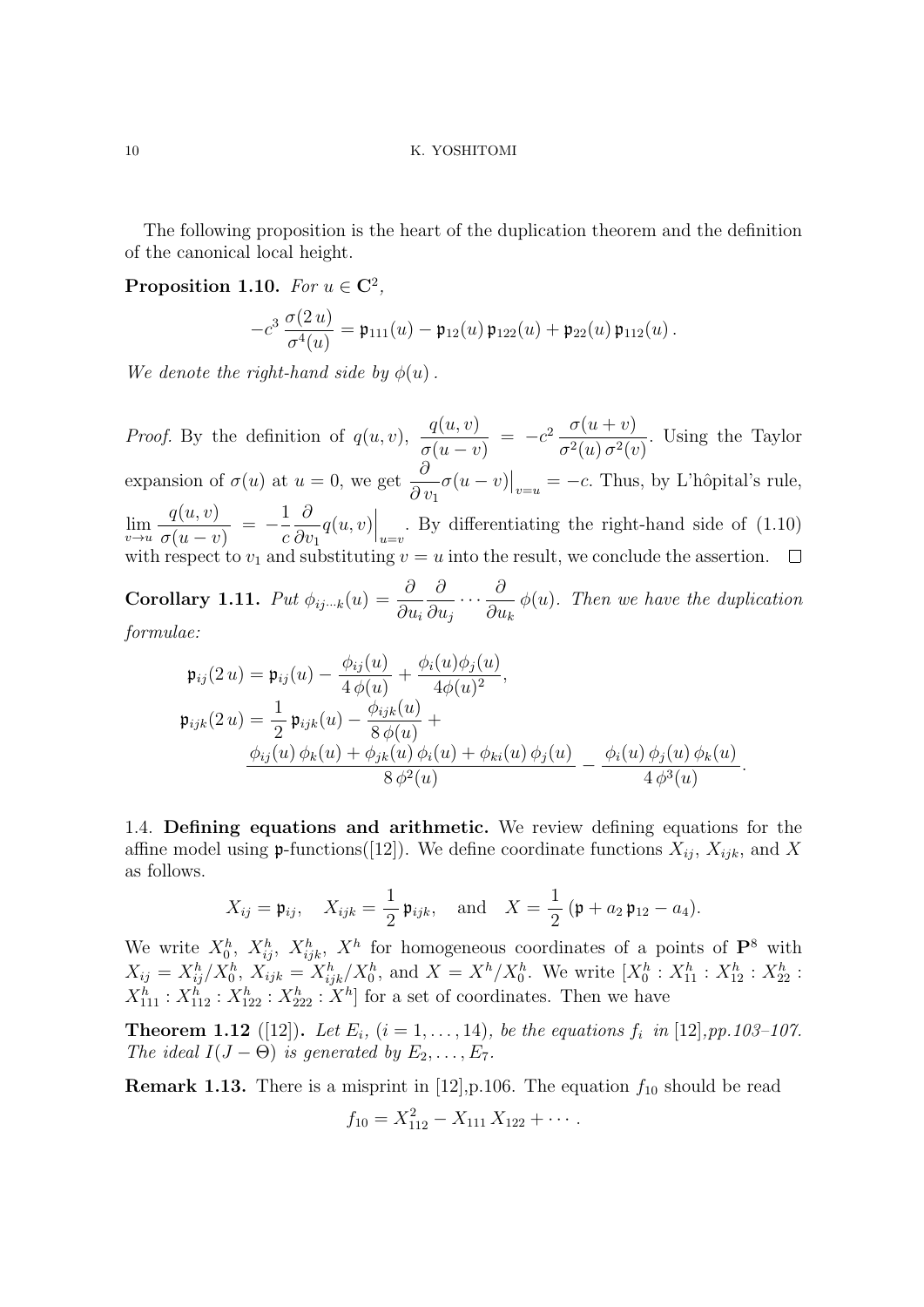**Theorem 1.14** ([12]). Let  $E_i^h$  be the homogenization of  $E_i$ , ( $i = 1, \ldots, 14$ ). Then *their Jacobian matrix is of full rank at every point of J and the equations give a non-singular model in* **P**<sup>8</sup> *.*

The theta divisor on  $J \subset \mathbf{P}^8$  is given by  $X_0^h = 0$ . Substituting  $X_0^h = 0$  into the equations  $E_i^h$ , we have

$$
\Theta \subset \left\{ [0:0:0:0:X_{111}^h : X_{112}^h : X_{122}^h : X_{222}^h : X^h] \right\}.
$$

The following proposition follows from Lemma 1.11:

**Proposition 1.15.** For  $P(x, y) \in C$ , the coordinates of  $\overline{D(P)} \in \Theta \subset \mathbf{P}^8$  is given by  $[0:0:0:0:-x^3:x^2:-x:1:-y]$ .

*Especially, the zero element O<sup>J</sup> of J has the coordinates*

$$
[0:0:0:0:1:0:0:0:0].
$$

The additive formulae are described in Grant [12] and we do not reproduce here. We can obtain the formulae of the addition of points one of which is on the Theta divisor and the other of which is not on the Theta divisor using Cantor's algorithm [6] or taking the limit of the additive formulae. As for the duplication theorem, see Corollary 1.11. Also see [5] for the computation on Kummer surfaces.

# 2. Archimedean local heights

2.1. **Canonical local heights.** In this section we review on the Neron-Tate local heights (the canonical local heights) on a Jacobian surface *J*. See [4], Section 2 for more details.

Let  $\Psi_2: J \to J$  be the multiplication by 2 map. The theta divisor  $\Theta$  satisfies

 $\Psi_2^* \Theta \sim 4 \Theta$ .

Now we define the canonical local height  $\hat{\lambda}_v : J - \Theta \to \mathbf{R}$  for  $v \in \Sigma_K$  as follows:

**Definition 2.1.** (1)  $\hat{\lambda}_v$  is a Weil local height function corresponding the divisor  $\Theta$ . (2) Let  $\phi$  be a function such that  $\Psi_2^* \Theta = 4 \Theta + \text{div}(\phi)$ , then

$$
\hat{\lambda}_v(2z) = 4\,\hat{\lambda}_v(z) + v(\phi(z)).
$$

**Remark 2.2.** As in [4], p.171,  $\hat{\lambda}_v$  is uniquely determined if we fix  $\phi$ , since we assume the equation of the second condition holds with  $v(\phi(z))$  in spite of  $v(a\phi(z))$ . After this, we shall fix  $\phi$  as in Proposition 2.3 below.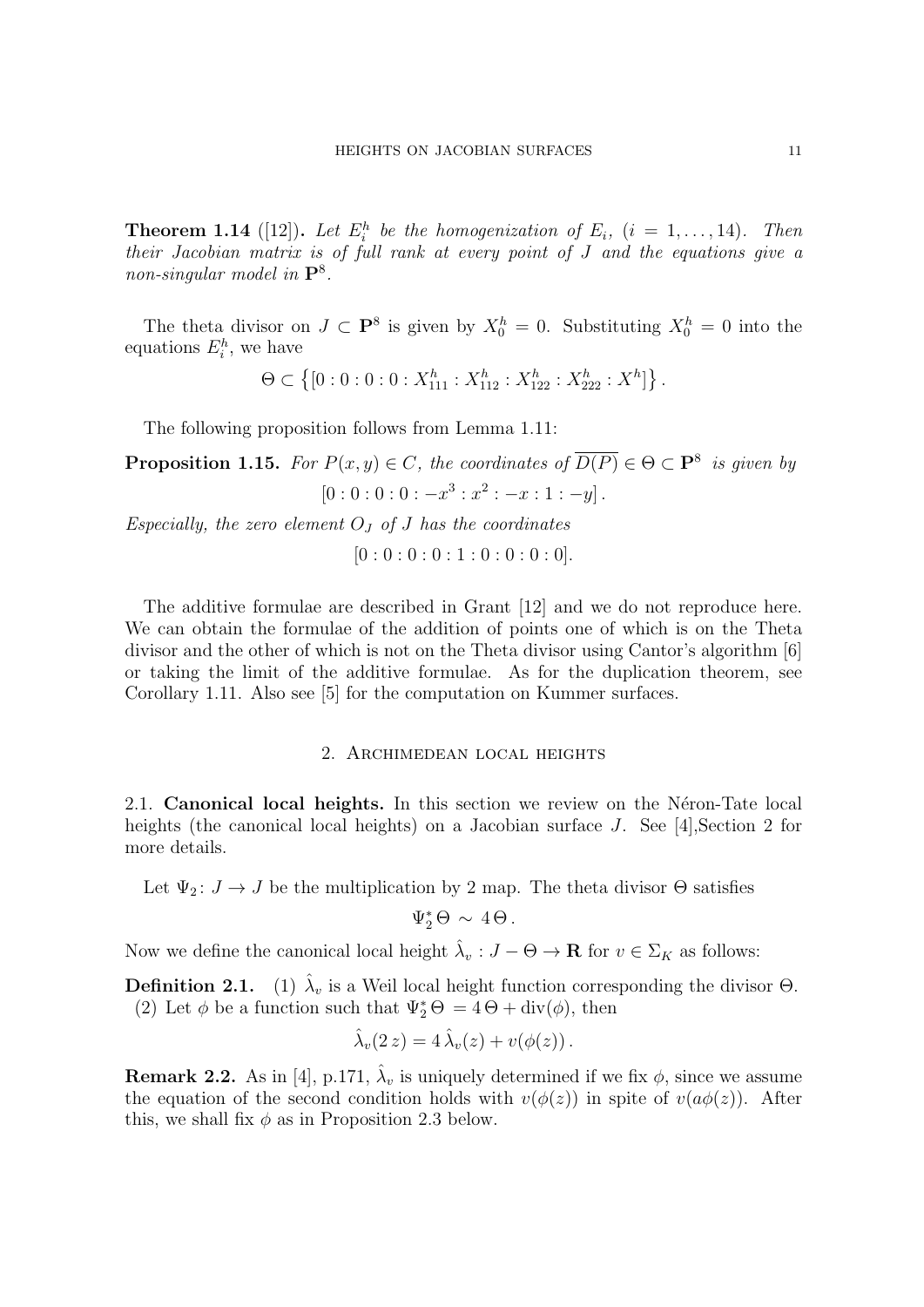**Proposition 2.3.** Let  $\phi$  be the function defined in Proposition 1.10. Then  $\Psi_2^* \Theta =$  $4\Theta + \text{div}(\phi)$ .

*Proof.* Since  $\sigma(u)$  has zero at  $\tilde{\Theta}$  of order 1, we have  $\Psi_2^* \Theta = 4 \Theta + \text{div} \left( \frac{\sigma \circ \Psi_2}{\sigma^4} \right)$  $\sigma^4$ ) *.* By Proposition 1.10 we have the assertion.

Now we define a modified  $\sigma$ -function  $k(u)$ , which is a natural generalization of the Klein function, by

(2.1) 
$$
k(u) = c^{-1} \exp\left(\frac{1}{2}t_u \tilde{\eta}(u)\right) \sigma(u).
$$

**Proposition 2.4.** *The function*  $|k(u)|$  *on*  $\mathbb{C}^2$  *is periodic for*  $\Lambda$ *.* 

*Proof.* First note that  ${}^t z \tilde{\eta}(w) = {}^t \tilde{\eta}(w) z$ , since this is a scalar. Let  $\exp(\kappa_l(u)) =$  $k(u+l)/k(u)$  for  $l = \omega p + \omega' p'$ ,  $p, p' \in \mathbb{Z}^2$  and  $u = \omega r + \omega' r'$  with  $r, r' \in \mathbb{R}^2$ . Then, by Lemma 1.3,

$$
\kappa_l(u) = \left(\begin{matrix} t p & t p' \end{matrix}\right) M_r \begin{pmatrix} r \\ r' \end{pmatrix} + \left(\begin{matrix} t p & t p' \end{matrix}\right) M_p \begin{pmatrix} p \\ p' \end{pmatrix}.
$$

where

$$
M_r = \begin{pmatrix} \frac{1}{2} \left( \frac{t_{\eta}}{\eta} \omega - \frac{t_{\omega}}{\eta} \right) & \frac{1}{2} \left( \frac{t_{\eta}}{\eta} \omega' + \frac{t_{\omega}}{\eta'} \eta' - 2 \frac{t_{\omega}}{\eta} \eta \right) \\ \frac{1}{2} \left( \frac{t_{\eta'}}{\eta'} \omega - \frac{t_{\omega'}}{\eta} \eta \right) & \frac{1}{2} \left( \frac{t_{\eta'}}{\eta'} \omega' + \frac{t_{\omega'}}{\eta'} \eta' - 2 \frac{t_{\omega'}}{\eta} \eta \right) \end{pmatrix} - 2 \pi i \begin{pmatrix} 0 & 0 \\ 1 & \tau \end{pmatrix},
$$

and

$$
M_p = \begin{pmatrix} 0 & \frac{1}{2} \left( \begin{matrix} t_{\omega} & \eta' - \frac{t_{\omega}}{2} & \eta \tau \end{matrix} \right) \\ 0 & \frac{1}{2} \left( \begin{matrix} t_{\omega'} & \eta' - \frac{t_{\omega'}}{2} & \eta \tau - 2 \pi i \tau \end{matrix} \right) \end{pmatrix}
$$

*.*

By (1.3),  $\eta \omega^{-1} = {}^t(\eta \omega^{-1}) = {}^t\omega^{-1} {}^t\eta$ , thus,  ${}^t\eta \omega = {}^t\omega \eta$ . That is  $(M_r)_{11} = 0$ . By  $(1.2), \, {}^t\eta' \; \omega = {}^t(\eta \, \tau + 2 \pi \, i \, {}^t\omega^{-1}) \; \omega = \tau \, {}^t\eta \; \omega + 2 \pi \, i \, \mathbf{1}_2 \text{ and } {}^t\omega' \; \eta = {}^t({}^t\eta \; \omega') = {}^t({}^t\eta \; \omega \, \tau) =$  $\tau^{t}({}^{t}\eta \omega) = \tau^{t} \omega \eta$ . As above,  ${}^{t}\eta \omega = {}^{t}\omega \eta$ , so  $(M_{r})_{21} = -\pi i \mathbf{1}_{2}$ . Similarly,  $(M_{r})_{12} =$  $\pi i \mathbf{1}_2$ . Finally, since  $\tau^t \eta \omega' = \tau^t (\eta \omega^{-1} \omega) \omega' = {}^t \omega' \eta \tau$ , using (1.2), we get  $(M_r)_{22} = 0$ . Also by (1.2), we conclude that  $M_p = \begin{pmatrix} 0 & \pi i \mathbf{1}_2 \\ 0 & 0 \end{pmatrix}$ .

Since any of  $p, p', r, r'$  belongs to  $\mathbb{R}^2$ ,  $\exp(\kappa_l(u))$  is of the form  $\exp(i \cdot \text{real number})$ and  $|\exp(\kappa_l(u))|=1$ .  $\Box$ 

**Corollary 2.5.** *For*  $v \in \Sigma_K^{\infty}$  *and*  $u \in \mathbb{C}^2 - \tilde{\Theta}$ *, if we take*  $\phi$  *as in Proposition 1.10, then*

(2.2) 
$$
\hat{\lambda}_v(\tilde{u}) = -\log |k(u)|_v.
$$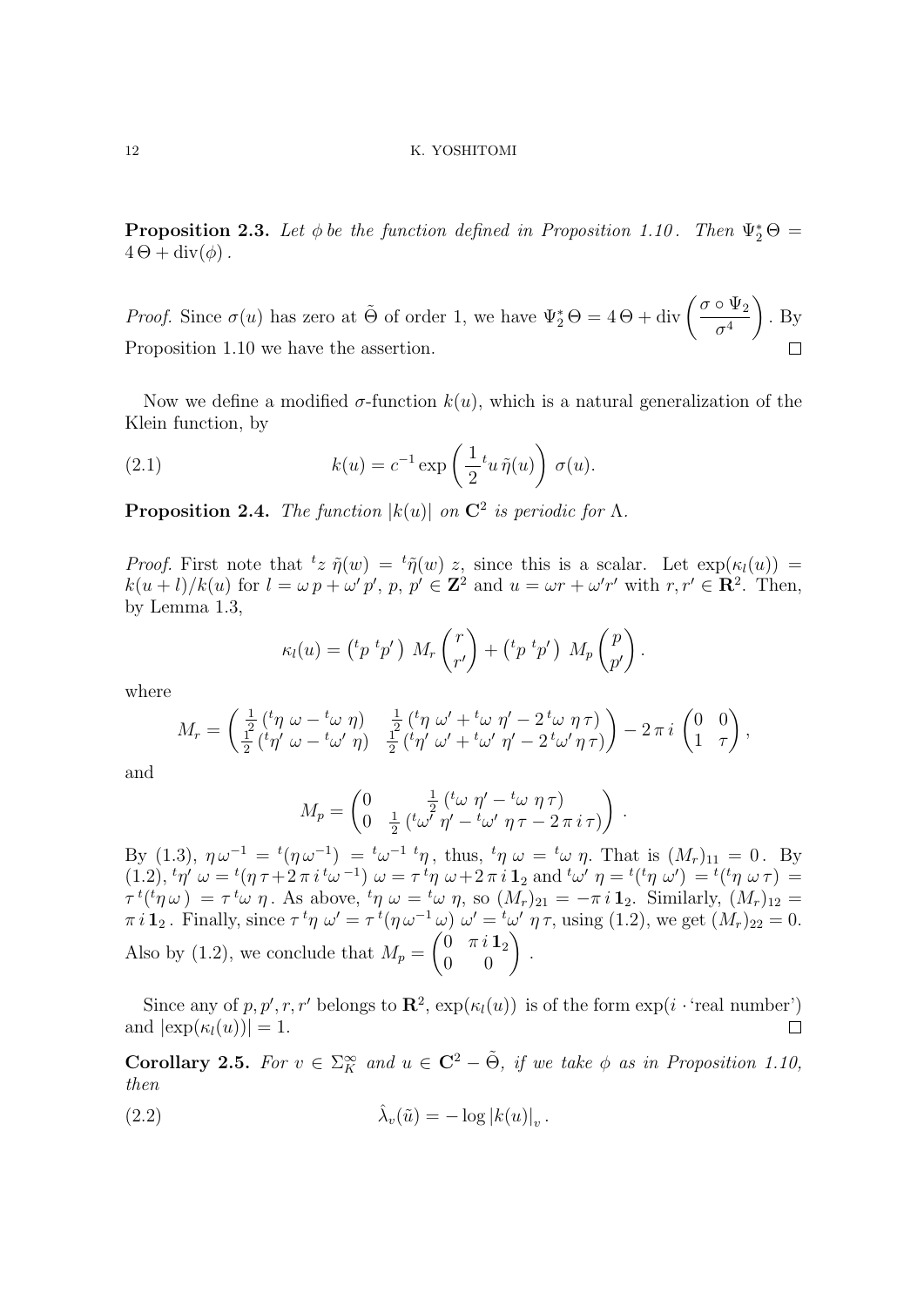*Proof.* By the proposition above, the right-hand side of  $(2.2)$  is well defined and clearly it is a Weil function for Θ. Furthermore

$$
\frac{k(2u)}{k^4(u)} = c^3 \frac{\sigma(2u)}{\sigma^4(u)} = -\phi(u),
$$

thus the right-hand side of (2.2) satisfies the property (2) in the definition of  $\hat{\lambda}_v$ . By the uniqueness, the assertion follows.  $\Box$ 

2.2. **Green's Function.** A meromorphic differential  $\varrho$  on the Riemann surface  $C(\mathbf{C})$ is said to be of the third kind if ord<sub>*x*</sub>( $\varrho$ )  $\geq -1$  for all  $x \in C(\mathbb{C})$ . For such  $\varrho$ , we define the divisor  $\text{Res}(\varrho)$  by  $\sum$ *x∈C*(**C**)  $res_x(\varrho)x$ , which belongs to  $Div_0(C)$ . Conversely, by the Riemann-Roch theorem, for any  $a \in Div_0(C)$ , there exists a differential of the third kind  $\rho$  such that  $\text{Res}(\rho) = a$ , and it is determined up to an addition of a differential of the first kind. We write  $\omega_a$  for this  $\rho$ .

**Lemma 2.6.** *We can choose ϱ uniquely with pure imaginary periods.*

*Proof.* For any differential of the third kind  $\tilde{\rho}$ , we define

$$
\mathbf{r} = -2 \left( \text{Re} \left( \int_{\gamma_1} \tilde{\varrho} \right), \text{Re} \left( \int_{\gamma_2} \tilde{\varrho} \right), \text{Re} \left( \int_{\gamma'_1} \tilde{\varrho} \right), \text{Re} \left( \int_{\gamma'_2} \tilde{\varrho} \right) \right).
$$

Then we can define complex numbers  $c_1$ ,  $c_2$  by

$$
(c_1, c_2, \overline{c_1}, \overline{c_2}) = \mathbf{r} \tilde{\Omega}^{-1},
$$

where  $\tilde{\Omega} = \begin{pmatrix} \omega & \omega' \\ \overline{\omega} & \overline{\omega'} \end{pmatrix}$ *ω ω′* Then  $\rho = \tilde{\rho} + c_1 \mu_1 + c_2 \mu_2$  has pure imaginary periods.

**Lemma 2.7.** *If*  $a = D(P_1)$  *with*  $P_1(x_1, y_1) \in C$ *, then*  $\omega_a$  *is explicitly given by* 

$$
\omega_a = \frac{y + y_1}{2y(x - x_1)} dx + \omega_h,
$$

*where*  $\omega_h$  *is any differential of the first kind.* 

*Proof.* Noting that  $\text{div}(dx) = \sum B_i - 3 \infty$  and  $\text{div}(y) = \sum B_i - 5 \infty$ , it is obvious that  $\omega_a$  has simple poles at only  $P_1$  and  $\infty$ . The function  $x - x_1$  is an uniformizer at  $P_1$  and  $res_{P_1}(\omega_a) = 1$ . By the residue theorem,  $res_{\infty}(\omega_a) = -1$  and  $Res(\omega_a) = P_1 - \infty = a$ .

**Definition 2.8.** For any  $v \in \Sigma_K^{\infty}$  and for each  $a \in Div_0(C)$ , Green's function on  $C(\mathbf{C}) - |a|$  attached to *a* is a real valued harmonic function  $g_a$  such that

(1)  $g_a - m_x \log |z|_v$  is harmonic near *x*, where *z* is a local parameter at *x* and  $m_x$ is the order of *x* in *a*.

 $\Box$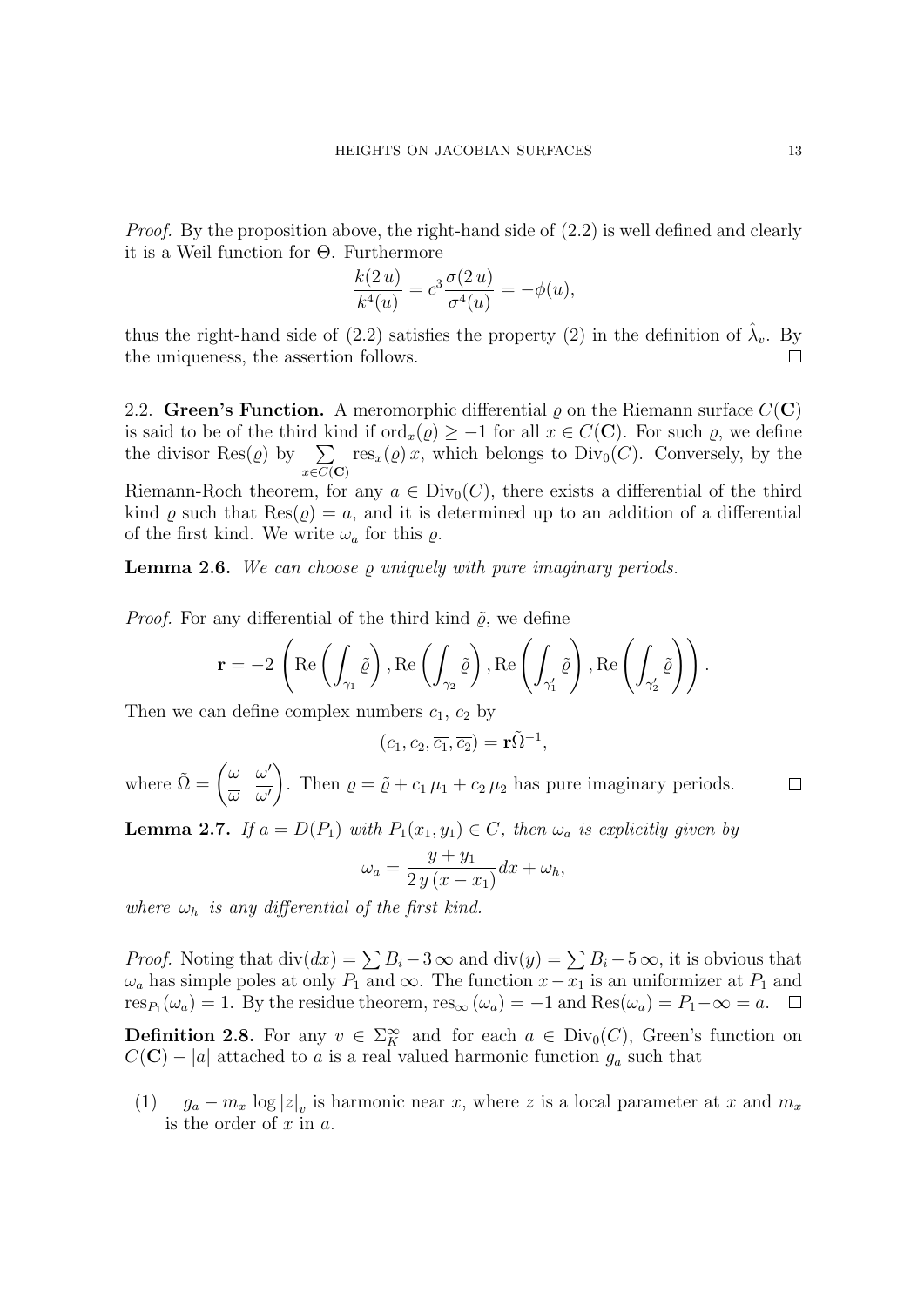(2) *g<sub>a</sub>* is a solution of a differential equation  $\partial \overline{\partial} g_a = -2 \pi i \delta_a$ , where  $\delta_a$  is (1,1)current which represents the evaluation of (0,0)-forms at *a*.

For  $a \in Div_0(C)$ , choose  $\omega_a$  so that it has pure imaginary periods (which exists by Lemma 2.6), then the differential equation  $\omega_a + \bar{\omega}_a = dg$  has a solution *g* and we can take *g* as  $g_a$  [14].

Now we have an explicit formula of Green's function.

**Proposition 2.9.** (1) *When*  $a = P_1 - \infty$ *,* 

$$
g_a(P) \equiv \frac{1}{2} \log \left| \frac{k(2u^P - u^{P_1})}{k(2u^P)} \right|_v.
$$

 $(2)$  *When*  $a = P_1 + P_2 - 2 \infty$ ,

$$
g_a(P) \equiv \frac{1}{2} \log \left| \frac{k(2 u^P - u^{P_1})}{k(2 u^P + u^{P_2})} (x - x_2)^2 \right|_v
$$
  

$$
\equiv \frac{1}{2} \log \left| \frac{k(2 u^P - u^{P_2})}{k(2 u^P + u^{P_1})} (x - x_1)^2 \right|_v
$$
  

$$
\equiv \frac{1}{2} \log \left| \frac{k(2 u^P - u^{P_1}) k(2 u^P - u^{P_2})}{k(2 u^P)^2} \right|_v
$$

*.*

*In the both cases, the symbol*  $\equiv$  *means equality up to a constant.* 

*Proof.* (1) We shall prove that the function  $||\theta(z)||$  in Bost [2] is coincide with  $|k(z)|$ up to a constant multiple which depends only  $\tau$ . Put  $z = \omega r + \omega' r'$ ,  $r, r' \in \mathbb{R}^2$ . Using  $(1.2)$ , we have

$$
|k(z)| = |c^{-1} \exp(\pi i (t' r' + t' r' \tau r'))| |\theta[\delta](\omega^{-1} z)|
$$
  
=  $|c^{-1}| \exp(-\pi^t r' \operatorname{Im}(\tau)^t r')| \theta[\delta](\omega^{-1} z)|.$ 

If we put  $z_0 = \omega^{-1} z = r + \tau r' = x_0 + iy_0$  and  $Y = \text{Im}(\tau)$ , then

$$
y_0 = \text{Im}(z_0) = \text{Im}(\tau r') = \text{Im}(\tau) r' = Y r'.
$$

That is  $r' = Y^{-1}y_0$  and  ${}^t r' \text{Im}(\tau) r' = {}^t y_0 Y^{-1}y_0$ . On the other hand, for *D* a divisor of degree 1, we can deduce that  $||\theta||(D) = \det(Y)^{1/4} \exp(-\pi^t y_0 Y^{-1} y_0) |\theta[\delta](z_0)|$ , where  $[z]$  ∈ **C**<sup>2</sup>/A is the point corresponding to  $\overline{D - \infty}$  and  $z_0$ ,  $y_0$  are as above (Note that  $\Delta =$  $\delta' + \tau \delta''$  is a 2-torsion). Thus  $|k(z)|$  and  $||\theta||$  coincide up to the factor  $|c^{-1}| \det(Y)^{1/4}$ . By virtue of Bost's result [2], which is proved in the appendix of [3] we conclude the formula.

(2) The third expression of the right hand side is obvious by (1). We can also deduce the first and second ones from Bost's result [2]. $\Box$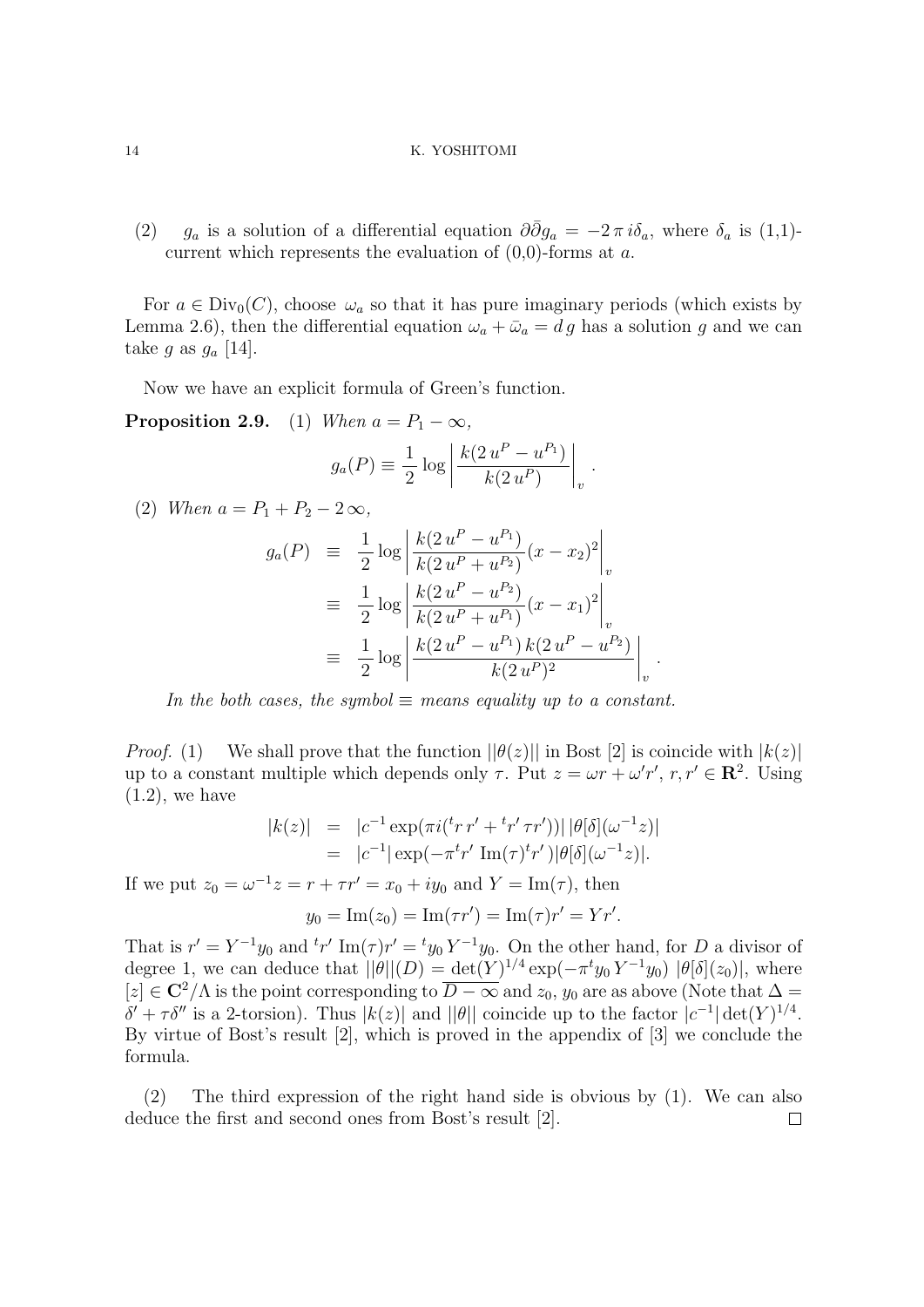**Remark 2.10.** We can give another proof of the proposition above by directly checking the differential equation  $\omega_a + \overline{\omega_a} = dg_a$  (cf. Lemma 2.7).

**Remark 2.11.** In the formula  $(2)$ , using the equation(cf.  $(1.13)$ )

$$
\frac{\sigma(2u^P - u^{P_1})\,\sigma(2u^P + u^{P_1})}{\sigma^2(2u^P)} = M(x - x_1)^2, \text{ where } M = \frac{\sigma_2^2(u^{P_1})}{c^2},
$$

we see that the first and the third expressions are equal up to a constant.

2.3. **N**éron's local pairing. We review Néron's local pairing following [14]. For any  $v \in \Sigma_K$ , let  $\text{Div}_0(C)_{/K_v}$  be the  $K_v$ -rational subgroup of  $\text{Div}_0(C)$  and let  $Z_0(C)_{/K_v}$ be the point-wise  $K_v$ -rational subgroup. Two divisors  $a, b \in Div_0(C)$  are called *relatively prime* if they have disjoint support, that is supp(*a*)  $\cap$  supp(*b*) =  $\emptyset$ . For any rational function *f* on C and a divisor  $a = \sum$ *x*  $a_x x \in \text{Div}(C)$ , write  $f(a) = \prod$ *x*  $f(x)^{a_x}$ if supp(div(*f*)) *∩* supp(*a*) = *∅*. We define a modified value of *f* at *x* as follows: Fix a tangent vector *∂ ∂t* at *x* on *C* and take an uniformizer *z* around *x* with  $\frac{\partial z}{\partial x}$ *∂t*  $= 1.$  Then we define the modified value  $f[x]$  of  $f$  at  $x$  by  $f[x] = \frac{f}{f(x)}$ *z<sup>m</sup>*  $\Big|_{z=0}$ , where *m* is the order of *f* at *x*. For any divisor  $a = \sum a_x x$ , we define  $f[a] = \prod f[x]^{a_x}$ .

**Proposition 2.12** ([14],p.328). *There is a unique pairing*  $\langle a,b \rangle_v$  *on relatively prime divisors*  $a \in Z_0(C)_{/K_v}$ ,  $b \in Div_0(C)_{/K_v}$  *with values in* **R** *which satisfies the following properties:*

- (i)  $\langle a, b \rangle_v + \langle a, c \rangle_v = \langle a, b + c \rangle_v$ .
- (ii)  $\langle a, b \rangle_v = \langle b, a \rangle_v$  for any  $b \in Z_0(C)_{/K_v}$ .
- (iii)  $\langle a, \text{div}(g) \rangle_v = \log |g(a)|_v$  *for any*  $g \in K(C)^*$ .
- (iv) For fixed b and  $x_0 \in C(K_v)$  supp(b),  $C(K_v)$  supp(b)  $\ni x \mapsto \langle x x_0, b \rangle_v \in \mathbf{R}$ *is continuous.*

This pairing is called Néron's local pairing. This pairing satisfies functoriality. That is, let *C'* be an another curve and  $\Phi \in C \times C'$  be a correspondence rational over  $K_v$ , then we have  $\langle a, \Phi^* b \rangle_C = \langle \Phi_* a, b \rangle_{C'}$  for  $a \in Div_0(C)$ ,  $b \in Div_0(C')$  when the both sides are defined. If  $L_w$  be an extension of  $K_v$ ,

(2.3) 
$$
\langle a, b \rangle_w = [L_w : K_v] \langle a, b \rangle_v.
$$

If supp(*a*) ∩ supp(*b*)  $\neq$  *Ø*, we modify the pairing by

(2.4) 
$$
\langle a,b\rangle_v = \log|g[a]|_v + \langle a,b'\rangle_v,
$$

where  $b = b' + \text{div}(g)$  such that  $\text{supp}(a) \cap \text{supp}(b') = \emptyset$ .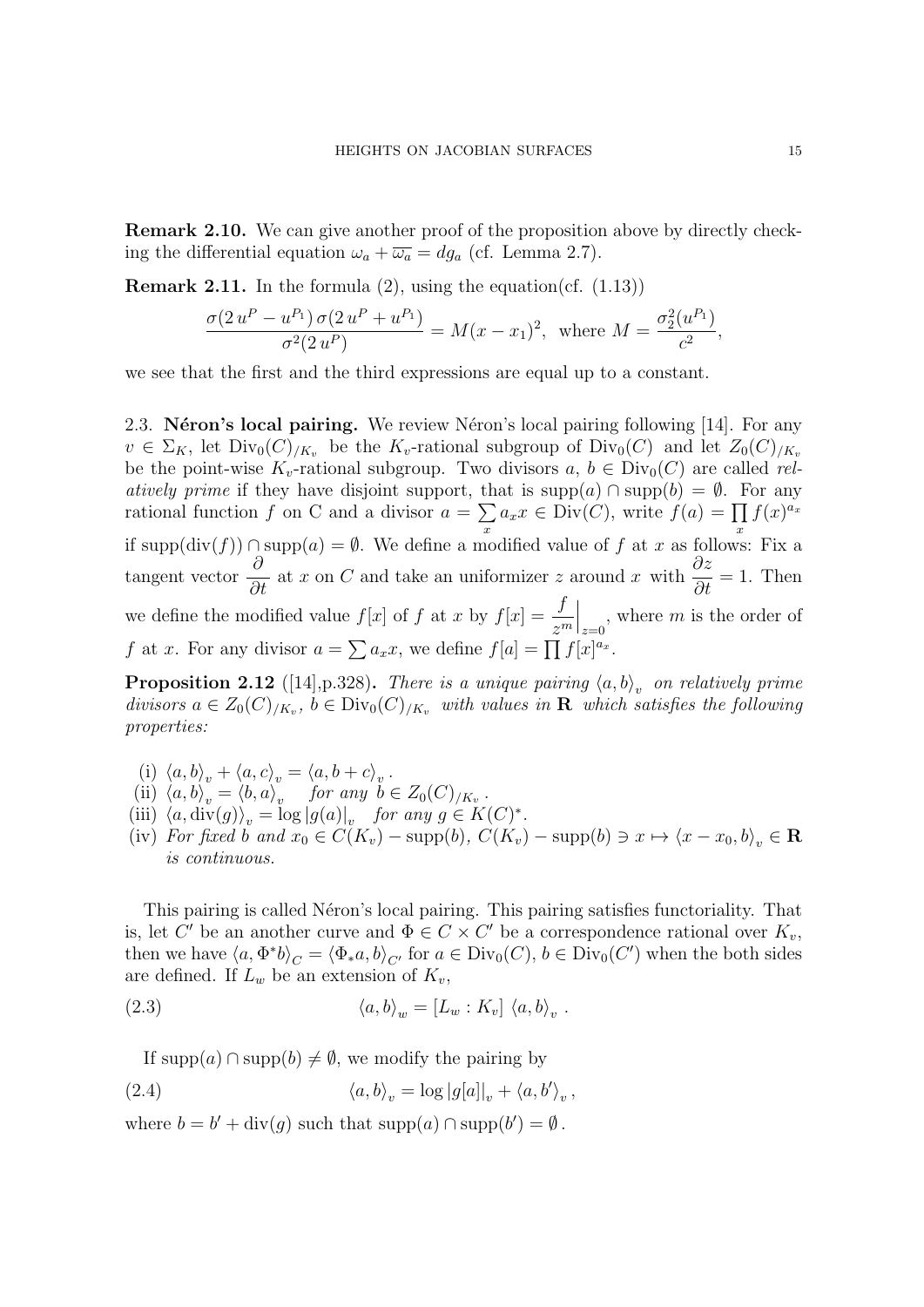For  $a \in Z_0(C)_{/K_v}$  and  $b \in Div_0(C)_{/K_v}$  with  $supp(a) \cap supp(b) = \emptyset$ , the pairing is explicitly defined as follows.

For the archimedean place *v*, the pairing is explicitly given by

$$
(2.5) \t\t \langle a,b\rangle_v = g_a(b),
$$

where  $g_a$  is Green's function attached to  $a \ (\S 2.2)$ .

**Remark 2.13.** In Proposition 1.4, substituting *P*1, *P*2, *P*3, *P*3, *P*5, *P*<sup>5</sup> for *P*, *Q*, *P*1, *P*2, *Q*1, *Q*<sup>2</sup> respectively, we have

$$
2 R_{P_3,P_5}^{P_1,P_2} = \log \frac{\sigma(u^1 - 2 u^3)}{\sigma(u^1 - 2 u^5)} / \frac{\sigma(u^2 - 2 u^3)}{\sigma(u^2 - 2 u^5)}.
$$

Using  $(1.6)$ , we get  $\frac{d}{1}$ *dx d*  $\frac{d}{dz}$  log  $\sigma(u^P - u^Q) = \frac{\mathfrak{p}_{11}(u^P - u^Q)}{4\,y\,s}$ 4 *y s* where  $P = (x, y), Q = (z, s)$ . Hence we have

$$
R_{P_3,P_5}^{P_1,P_2} = \int_{P_2}^{P_1} \int_{P_5}^{P_3} \frac{d}{dx} \frac{d}{dz} \log \sigma (u^P - u^Q) dx dz.
$$

Thus we get

$$
\log \frac{\sigma(u^1 - 2u^3)}{\sigma(u^1 - 2u^5)} / \frac{\sigma(u^2 - 2u^3)}{\sigma(u^2 - 2u^5)} = 2 \log \frac{\sigma(u^1 - u^3)}{\sigma(u^1 - u^5)} / \frac{\sigma(u^2 - u^3)}{\sigma(u^2 - u^5)},
$$

and this implies the symmetry of the pairing.

For the non-archimedean place  $v$ , the pairing is explicitly given by

$$
\langle a, b \rangle_v = -(A \cdot B) \log q_v,
$$

where  $A \cdot B$  is the intersection number of  $A$  and  $B$  (See [11], Chapter 7,20 or [26], Chapter IV, Section 7 for the definition of the intersection number). Here rational divisors  $A, B \in Div(\mathcal{C})\otimes\mathbf{Q}$  are extensions of divisors a, b in a regular model  $\mathcal{C}$  of  $C$ over  $O_v$  that satisfy  $(A \cdot \mathcal{F}) = (B \cdot \mathcal{F}) = 0$  for any fibral irreducible divisor  $\mathcal{F}$  of  $\mathcal{C}/O_v$ .

The following lemma is useful to compute the "correction term" (cf. [7]).

**Lemma 2.14.** *Let*  $C/O_v$  *be a regular arithmetic surface. Let*  $\sum_{n=1}^{n}$ *i*=0  $m_i C_i$  *be the special fiber, where*  $C_i$  *is an irreducible divisor, and*  $\sigma$  *be a horizontal divisor of degree* 0*.* We *assume that*  $m_0 = 1$ *. Let M be a matrix given by*  $M_{ij} = (C_i \cdot C_j)$ *, for*  $1 \le i, j \le n$ *. Define rational numbers*  $a_i$   $(i = 1, \ldots, n)$  by

$$
(a_1,\ldots,a_n)= -((\sigma \cdot C_1),\ldots,(\sigma \cdot C_n))M^{-1}.
$$

*Then we have*  $(\sigma + \sum_{i=1}^{n}$ *i*=1  $a_i C_i \cdot C_j$  = 0 *for any j* = 0*, . . . , n.*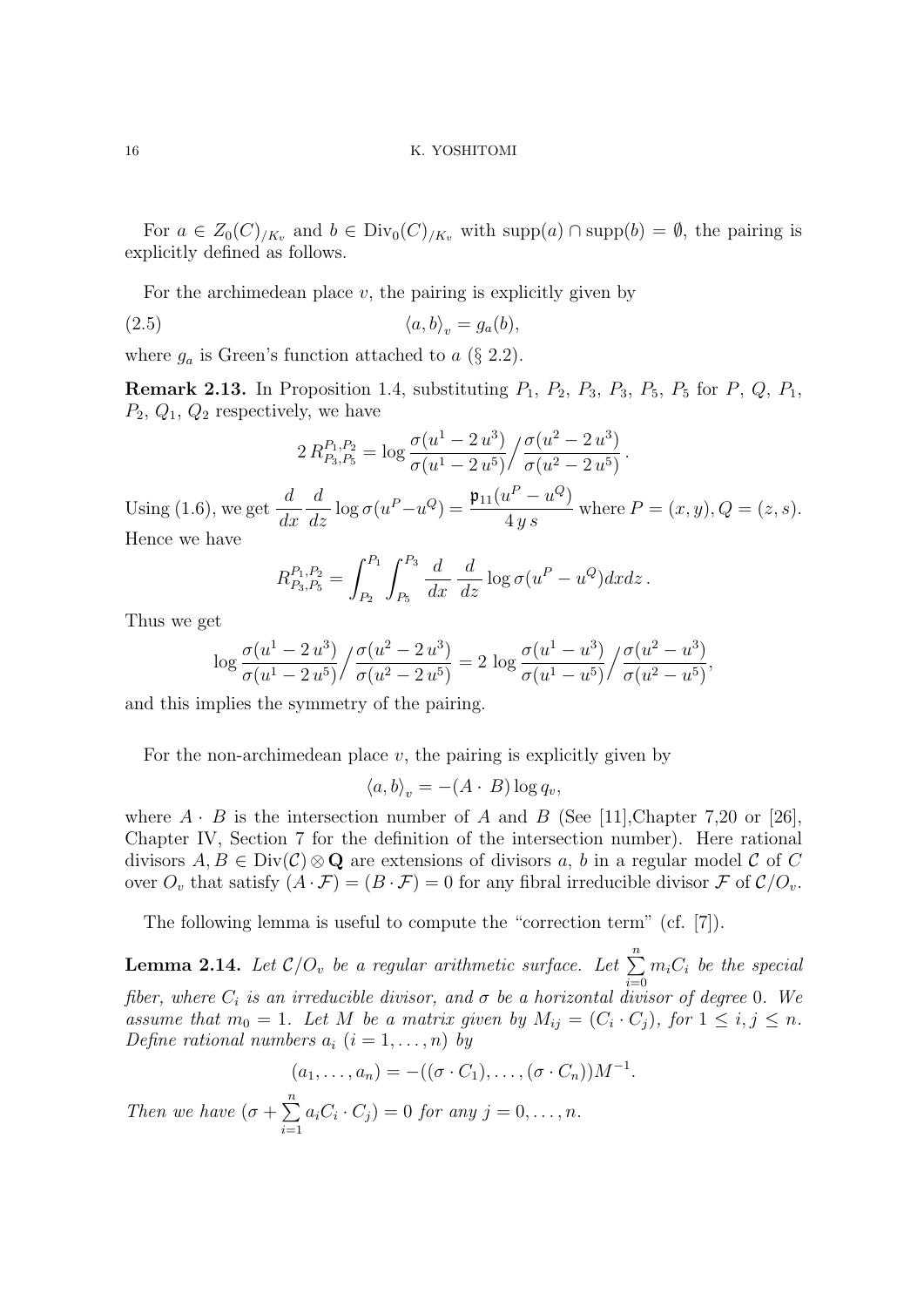Finally Néron's formula is  $\langle \overline{a}, \overline{b} \rangle = \sum$ *v∈*Σ*<sup>K</sup>*  $\langle a, b \rangle_v$ ; see Néron [21],pp.295–296. Here  $\langle \overline{a}, \overline{b} \rangle$  is the height pairing on  $J \times J$  satisfying

$$
\langle \overline{a}, \overline{b} \rangle = \hat{h}(\overline{a} + \overline{b}) - \hat{h}(\overline{a}) - \hat{h}(\overline{b}),
$$

where  $\hat{h}$  is the canonical height  $\hat{h}_{\Theta}$  attached to  $\Theta$ (see Introduction). (We identify *J* and  $\hat{J}$  by  $J \to \hat{J}$ ,  $a \mapsto$  (class of  $(\Theta - a) - \Theta$ )). If *L* is a finite extension of *K*, we have

$$
\langle \alpha, \beta \rangle_L = [L : K] \langle \alpha, \beta \rangle_K.
$$

2.4. The canonical local height and Néron's local pairing. Let  $P_1$ ,  $P_2$  be  $K$ rational points on *C*. Take  $P_3$ ,  $P_4$ ,  $P_5$ ,  $P_6$  which satisfy  $P_1 + P_3 + P_4 \sim P_2 + P_5 + P_6$ . Define polynomials  $G_1 = V_{P_1,P_3,P_4}$  and  $G_2 = V_{P_2,P_5,P_6}$  (see § 1.1). For simplicity, we write  $u^*$  for  $u^{P_*}$ .

Let  $D(P_1, P_3, P_4) = D(P_2, P_5, P_6) = D(P_{11}, P_{12}), P_{1j} = (x_{1j}, y_{1j}).$  Then  $G_1$  is characterized by  $G_1(x_1) = y_1, G_1(x_{11}) = -y_{11}, G_1(x_{12}) = -y_{12}$  and  $G_2$  is characterized in the similar way.

First we can prove the following lemma by direct computation.

**Lemma 2.15.** *Let G*1*, G*<sup>2</sup> *as above. Then we have the following relation.*

$$
q(u1 - u2, u11 + u12) = \frac{(y_2 + G_1(x_2))(y_1 + G_2(x_1))}{(x_1 - x_2)^2}
$$

**Remark 2.16.** As the referee notes, the following formula holds:

$$
q(u^{1} + u^{2}, u^{3} + u^{4}) = \frac{\left(\begin{array}{cccc}y_{1} & x_{1}^{2} & x_{1} & 1\\y_{2} & x_{2}^{2} & x_{2} & 1\\y_{3} & x_{3}^{2} & x_{3} & 1\\y_{4} & x_{4}^{2} & x_{4} & 1\end{array}\right) \det \left(\begin{array}{cccc}y_{1} & x_{1}^{2} & x_{1} & 1\\y_{2} & x_{2}^{2} & x_{2} & 1\\-y_{3} & x_{3}^{2} & x_{3} & 1\\-y_{4} & x_{4}^{2} & x_{4} & 1\end{array}\right)}{q(u^{1} + u^{2}, u^{3} + u^{4})} = \frac{(x_{1} - x_{2})^{2}(x_{1} - x_{3})(x_{1} - x_{4})(x_{2} - x_{3})(x_{2} - x_{4})(x_{3} - x_{4})^{2}}{(x_{1} - x_{2})^{2}(x_{1} - x_{3})(x_{1} - x_{4})(x_{2} - x_{3})(x_{2} - x_{4})(x_{3} - x_{4})^{2}}.
$$

We can prove this formula by considering of zeros and poles, or by direct computation. On the other hand, by Cramer's rule, we have

$$
y - G_1(x) = \frac{\det\begin{pmatrix} x_1^2 & x_1 & 1 & y_1 \\ x_{11}^2 & x_{11} & 1 & -y_{11} \\ x_{12}^2 & x_{12} & 1 & -y_{12} \\ x^2 & x & 1 & y \end{pmatrix}}{(x_1 - x_{11})(x_1 - x_{12})(x_{11} - x_{12})}.
$$

The lemma above is immediately deduced from these equations.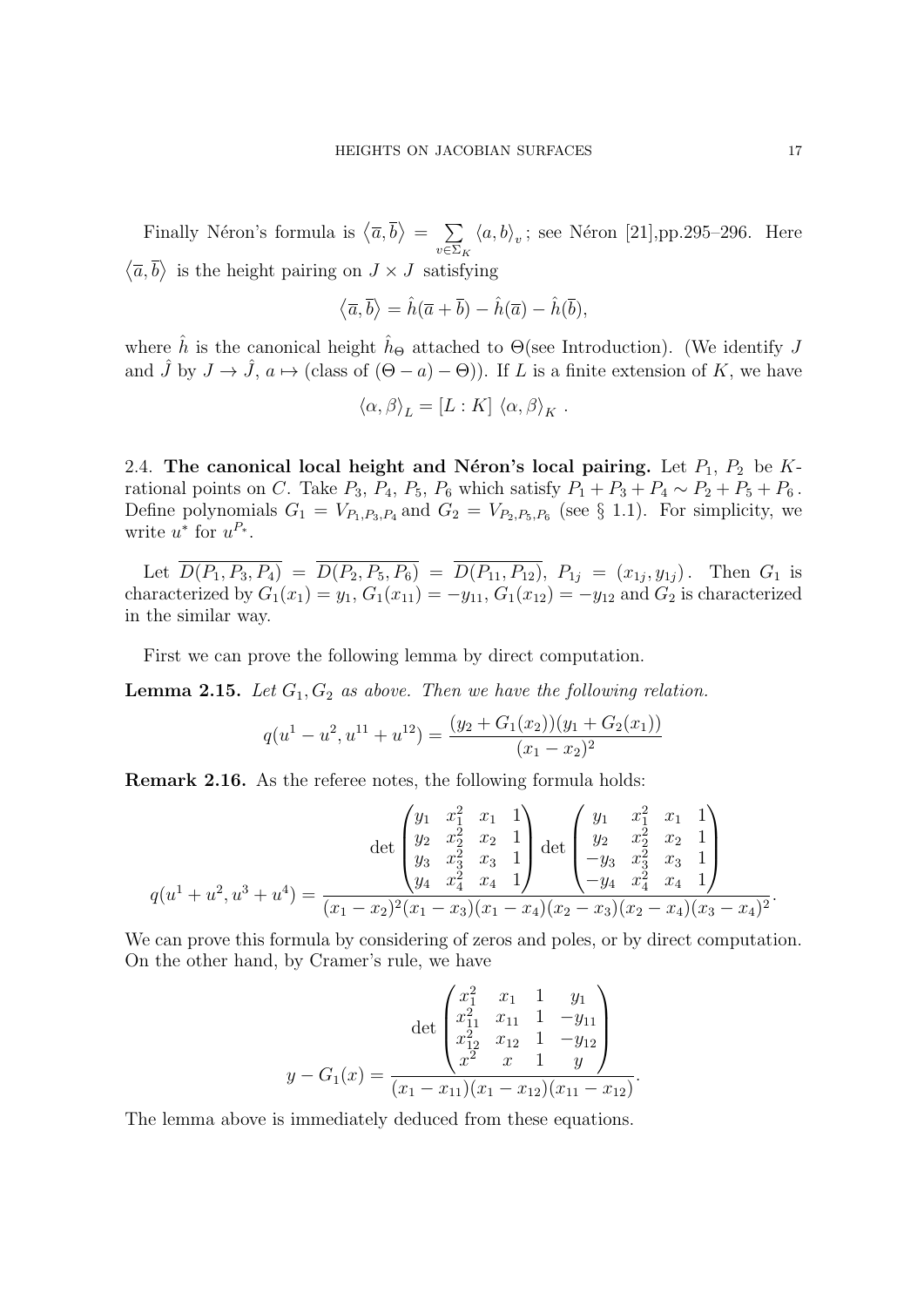**Proposition 2.17.** *Let*  $P_3$ *,*  $P_4$ *,*  $P_5$ *,*  $P_6$  *and*  $G_1$ *,*  $G_2$  *as above. Then we have*  $q(u^1 - u^2, u^3 + u^4 - u^2) (= q(u^1 - u^2, u^5 + u^6 - u^1))$  $=\frac{(x_1-x_3)(x_1-x_4)(x_2-x_5)(x_2-x_6)(y_2+G_1(x_2))(y_1+G_2(x_1))}{(y_1+y_2)(y_2+y_3)(y_3+y_4)(y_4+y_5)(y_5+y_6)(y_6+y_7)(y_7+y_8)(y_8+y_9)(y_9+y_9)(y_9+y_9)(y_9+y_9)(y_9+y_9)(y_9+y_9)(y_9+y_9)(y_9+y_9)(y_9+y_9)(y_9+y_9)(y_9+y_9)(y_9+y_9)(y_9+y_9)(y_9+y_9)(y_9+y_9)(y_9+y_9)(y_9+y$  $\frac{(x_2 - x_3)(x_2 - x_4)(x_1 - x_5)(x_1 - x_6)(x_1 - x_2)^2}{(x_2 - x_3)(x_2 - x_4)(x_1 - x_5)(x_1 - x_6)^2}$ .

*Proof.* As the referee notes, we have the following equation:

$$
q(u^{1}-u^{2}, u^{3}+u^{4}-u^{2}) = q(u^{1}-u^{2}, u^{11}+u^{12}) \frac{Q(u^{3}+u^{4}, u^{1})Q(u^{5}+u^{6}, u^{2})}{Q(u^{3}+u^{4}, u^{2})Q(u^{5}+u^{6}, u^{1})}.
$$

This is checked by the definition of  $q(u, v)$  and  $Q(u, v)$  ((1.9) and (1.12)). Putting (1.13) and Lemma 2.15 together, the assertion follows.

**Theorem 2.18.** For  $P_i(x_i, y_i) \in C(K)$ ,  $i = 1, 2$ , let  $b = P_1 - P_2$  with  $\overline{b} \notin \Theta$ , and  $z_b = u^1 - u^2 \in \mathbb{C}^2$ . As the base of tangent space at  $P_i$ , we take  $2y_i$ *∂ ∂x*  $= f'(x_i)$ *∂ ∂y . Then we can take*  $\frac{x - x_i}{2}$ 2 *y<sup>i</sup> if*  $P_i \notin \mathcal{B}$  *and*  $\frac{y - y_i}{f'(x_i)}$ *if*  $P_i \in \mathcal{B}$  *as an uniformizer at*  $P_i$ *. In both cases, for an archimedean place v, if we take the uniformizer as above, the relation*

(2.6) 
$$
\langle b, b \rangle_v = 2 \,\hat{\lambda}_v(\tilde{z}_b)
$$

between Néron's local pairing and the canonical local height holds.

*Proof.* For any divisor  $b' \in Div_0(C)$  which is linearly equivalent to *b*, let  $G = G_{b,b'}$  be a rational function such that  $b = b' + \text{div}(G_{b,b'})$ . Then we have

$$
\langle b, b \rangle_v = \langle b, b' \rangle_v + \log |G[b]|_v, \quad \langle b, b' \rangle_v = g_b(b'),
$$

where  $G[b]$  means the modified value of  $G$  at  $b$  (see  $(2.4)$ ). As in the proof of Proposition 2.17, we can take *b'* in the form  $b' = P_5 + P_6 - P_3 - P_4$  and  $P_1 + P_3 + P_4 \sim$  $P_{11} + P_{12} + \infty$ .

If we define

$$
\tilde{G}_1(P) = \frac{y + G_1(x)}{(x - x_1)(x - x_3)(x - x_4)},
$$
  
\n
$$
\tilde{G}_2(P) = \frac{y + G_2(x)}{(x - x_2)(x - x_5)(x - x_6)},
$$

then,

$$
\operatorname{div}(\tilde{G}_1) = P_{11} + P_{12} + \infty - P_1 - P_3 - P_4,
$$
  
\n
$$
\operatorname{div}(\tilde{G}_2) = P_{11} + P_{12} + \infty - P_2 - P_5 - P_6.
$$

Thus if we define  $G = \tilde{G}_2/\tilde{G}_1$ , then  $\text{div}(G) = b - b'$ , that is we can take G as  $G_{b,b'}$ .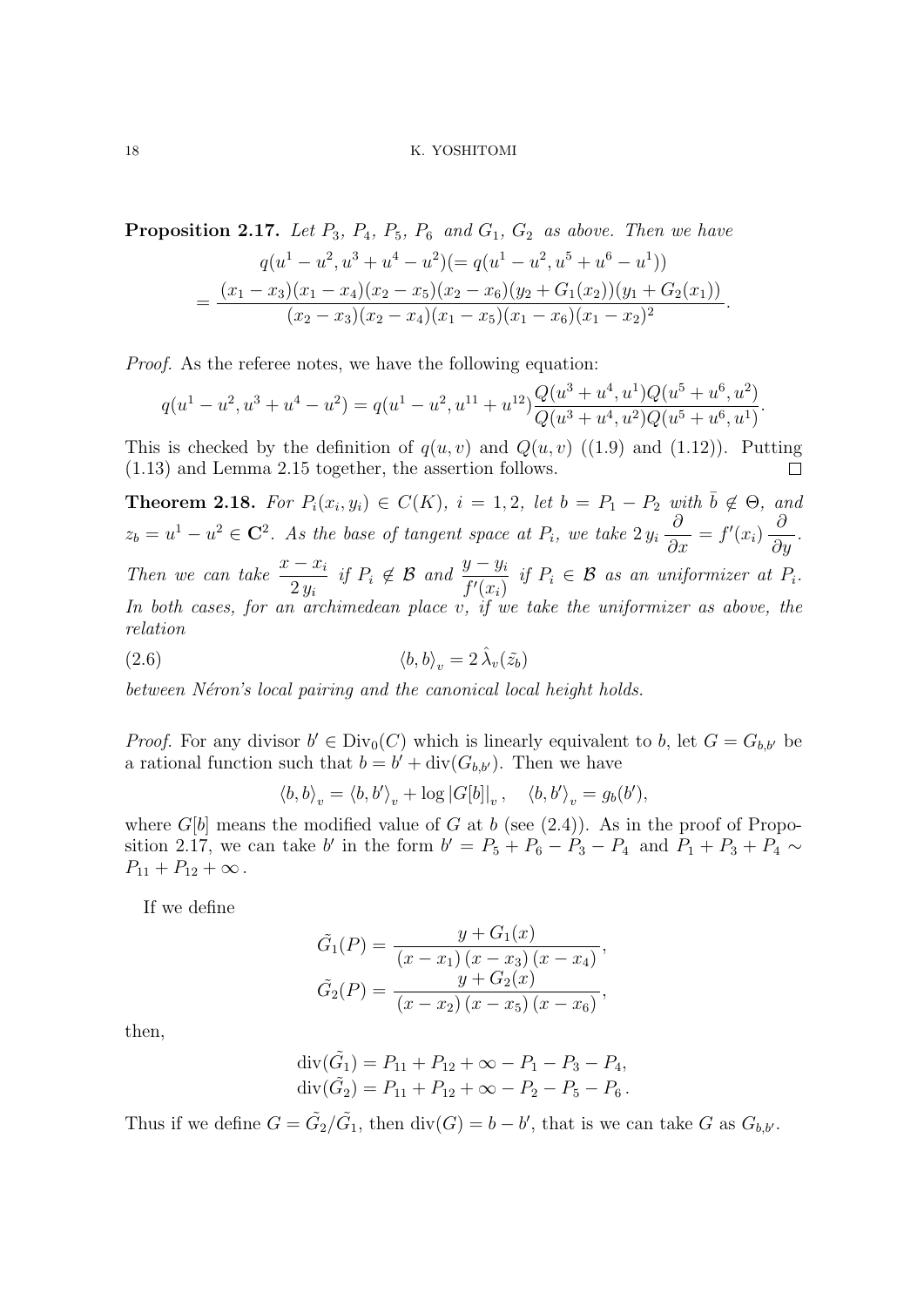When both  $P_i$ ,  $(i = 1, 2)$  are not Weierstrass points, we may take the local parameter at  $P_i$  as mentioned in the theorem, and we have

$$
G[b] = \frac{(x_1 - x_3)(x_1 - x_4)(x_2 - x_5)(x_2 - x_6)(y_2 + G_1(x_2))(y_1 + G_2(x_1))}{-(x_2 - x_3)(x_2 - x_4)(x_1 - x_5)(x_1 - x_6)(x_1 - x_2)^2}
$$

By Proposition 2.9, we have

$$
\langle b, b' \rangle_v = g_b(P_5) + g_b(P_6) - g_b(P_3) - g_b(P_4)
$$
  
= 
$$
\frac{1}{2} \log \left| \frac{k(2u^5 - u^1) k(2u^6 - u^1) k(2u^3 - u^2) k(2u^4 - u^2)}{k(2u^5 - u^2) k(2u^6 - u^2) k(2u^3 - u^1) k(2u^4 - u^1)} \right|_v.
$$

Now we may assume

(2.7) 
$$
u^{1} + u^{3} + u^{4} = u^{2} + u^{5} + u^{6}.
$$

Put  $V_{i,j} = {}^t u \, {}^i \tilde{\eta} (u^j)$ . Then the formula in the log  $| \cdot |$  is of the form  $\exp(E) \Sigma$ , where  $E = -(V_{1,5} - V_{2,5} + V_{1,6} - V_{2,6}) + (V_{1,3} + V_{1,4} - V_{2,3} - V_{2,3})$ *−* (*V*5*,*<sup>1</sup> + *V*6*,*<sup>1</sup> *− V*5*,*<sup>2</sup> *− V*6*,*2) + (*V*3*,*<sup>1</sup> + *V*4*,*<sup>1</sup> *− V*3*,*<sup>2</sup> *− V*4*,*2)*,*

and

$$
\Sigma = \frac{\sigma(2 u^5 - u^1) \sigma(2 u^6 - u^1) \sigma(2 u^3 - u^2) \sigma(2 u^4 - u^2)}{\sigma(2 u^5 - u^2) \sigma(2 u^6 - u^2) \sigma(2 u^3 - u^1) \sigma(2 u^4 - u^1)}.
$$

By the assumption  $(2.7)$ , we have

$$
E = -2 t z_b \tilde{\eta}(z_b).
$$

On the other hand, by (1.10), we have

$$
\Sigma = \Sigma_1 \times \frac{\sigma^2(u^5 + u^6 - u^1) \sigma^2(u^3 + u^4 - u^2)}{\sigma^2(u^5 + u^6 - u^2) \sigma^2(u^3 + u^4 - u^1)},
$$

where

$$
\Sigma_1 = \frac{q(u^5 + u^6 - u^1, u^5 - u^6) q(u^3 + u^4 - u^2, u^3 - u^4)}{q(u^5 + u^6 - u^2, u^5 - u^6) q(u^3 + u^4 - u^1, u^3 - u^4)}.
$$

Using (1.10) again, we have

$$
\sigma^2(u^5 + u^6 - u^2)\sigma^2(u^3 + u^4 - u^1)
$$
  
= 
$$
\frac{1}{c^4}q^2(u^3 + u^4 - u^2, u^1 - u^2)\sigma^4(u^3 + u^4 - u^2)\sigma^4(z_b),
$$

and by the assumption (2.7), we get  $\Sigma = \Sigma_1 \Sigma_2 (c^{-1} \sigma(z_b))^{-4}$ , where

$$
\Sigma_2 = \frac{1}{q^2(u^3 + u^4 - u^2, u^1 - u^2)}.
$$

Here we prove the following lemma.

*.*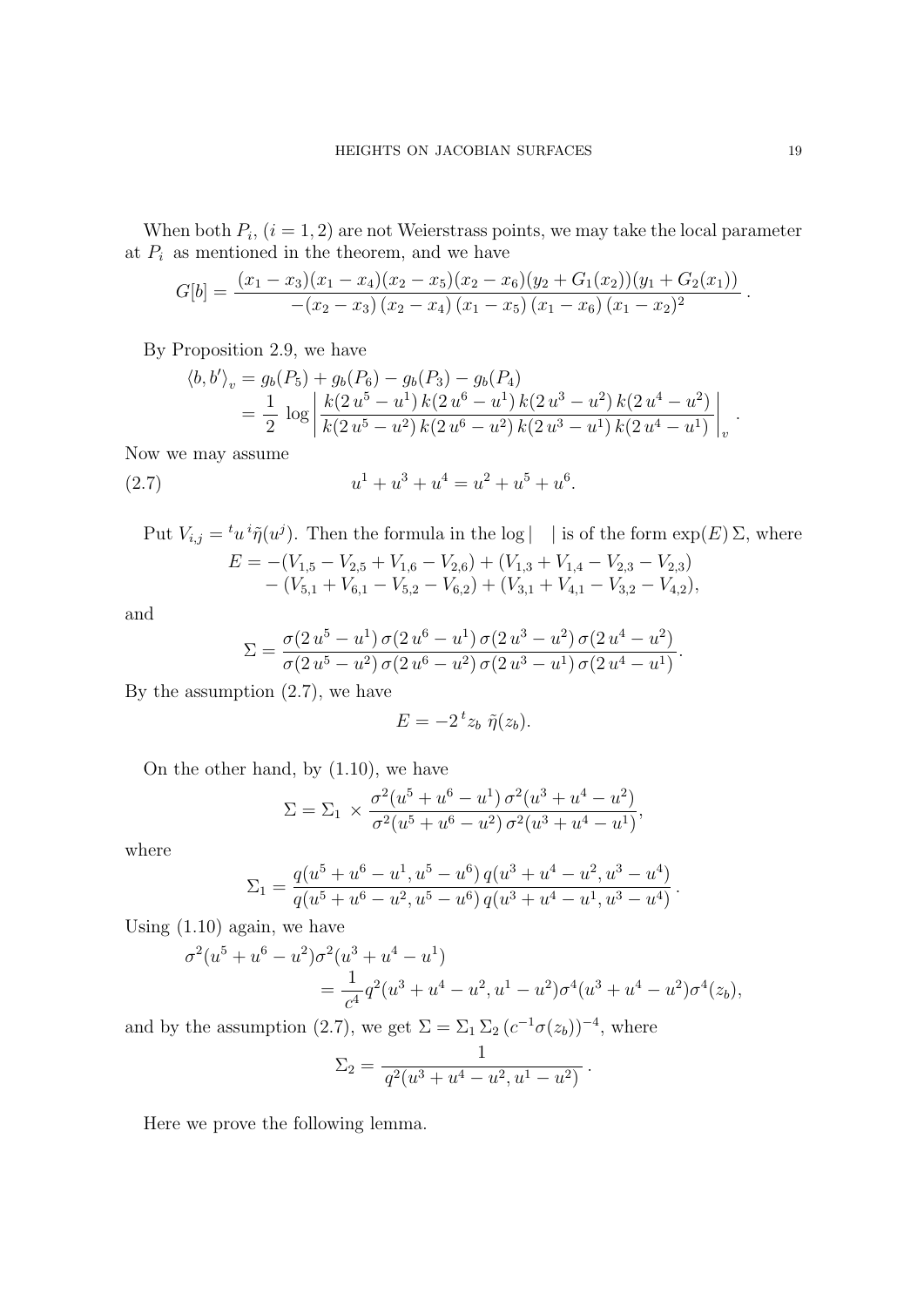**Lemma 2.19.** *Let*  $\Sigma_1$  *be as above, then*  $\Sigma_1 = 1$ *.* 

*Proof.* Let i, j,  $k \in \{1, ..., 6\}$  be distinct indices. We put  $v^+ = u^i + u^j$ ,  $v^- = u^i - u^j$ , and  $u = v^+ - u^k$ . By (1.10),  $q(u, v^+) = 0$  and, by (1.6),  $\mathfrak{p}_{12}(v^-) = \mathfrak{p}_{12}(v^+)$  and  $\mathfrak{p}_{22}(v^-) = \mathfrak{p}_{22}(v^+)$ . Hence we have

$$
q(u, v^-) = \mathfrak{p}_{11}(u) - \mathfrak{p}_{11}(v^-) + \mathfrak{p}_{12}(u) \mathfrak{p}_{22}(v^-) - \mathfrak{p}_{12}(v^-) \mathfrak{p}_{22}(u) - q(u, v^+)
$$
  
=  $\mathfrak{p}_{11}(v^+) - \mathfrak{p}_{11}(v^-) = \frac{-4 y_i y_j}{(x_i - x_j)^2}$ ,

and this does not depend on the index *k*, thereby completing the proof.

 $\Box$ 

Finally, by Proposition 2.17, we have

$$
\langle b, b \rangle_{v} = \frac{1}{2} \log \left| \Sigma_{2} k^{-4}(z_{b}) \right|_{v} + \frac{1}{2} \log |G[b]|_{v}^{2} = -2 \log |k(z_{b})|_{v}.
$$

As for the case where  $P_i \in \mathcal{B}$ , we can prove the equation similarly, noticing that

$$
\lim_{P \to P_i} \frac{x - x_i}{y - y_i} = \frac{2 y_i}{f'(x_i)}.
$$

In any case, by Corollary 2.5, we have  $\langle b, b \rangle_v = 2 \hat{\lambda}_v(\tilde{z}_b)$ . This completes the proof.  $\Box$ 

By Proposition 2.17 and the proof of Theorem 2.18, we have

**Corollary 2.20.** Let  $b = P_1 - P_2 \in Z_0(C)_{K_v}$ ,  $b' = P_5 + P_6 - P_3 - P_4 \in Div_0(C)_{K_v}$ *and u i be as above. Then we have*

$$
\langle b, b \rangle_v = \langle b, b' \rangle_v + \log |q(u^1 - u^2, u^3 + u^4 - u^2)|_v.
$$

# 3. TATE'S SERIES

In this section, we shall give concrete expression of Tate's series for the canonical local height.

3.1. **Generalities.** We review Tate's series [4]. In general let *V* be a non-singular projective variety,  $\Psi$  be a morphism  $V \to V$ , and  $\Theta$  be a divisor  $\Theta \in \text{Div}(V) \otimes \mathbf{R}$ , with  $\Psi^* \Theta = \alpha \Theta + \text{div}(\phi)$ , for some real number  $\alpha > 1$  and a function  $\phi$ . Let  $t_1, \ldots, t_r$ ,  $t_i \in K(V)^* \otimes \mathbf{R}$  be functions with div $(t_i) = \Theta - D_i$  satisfying  $\bigcap \text{supp}(D_i) = \emptyset$ . For *i* each  $i = 1, \ldots, r$ , we define functions  $w_i = \phi \cdot t_i^{\alpha}, z_i =$  $\phi \cdot t_i^{\alpha}$  $t_i \circ \Psi$ *,* and for  $i, j = 1, ..., r$ , we define  $s_{ij} =$ *z<sup>j</sup> w<sup>i</sup>*  $w_j$ *i*. For any ample divisor *D*, we define a distance function  $\lambda_D$  as in [4],pp.191–192. Then we have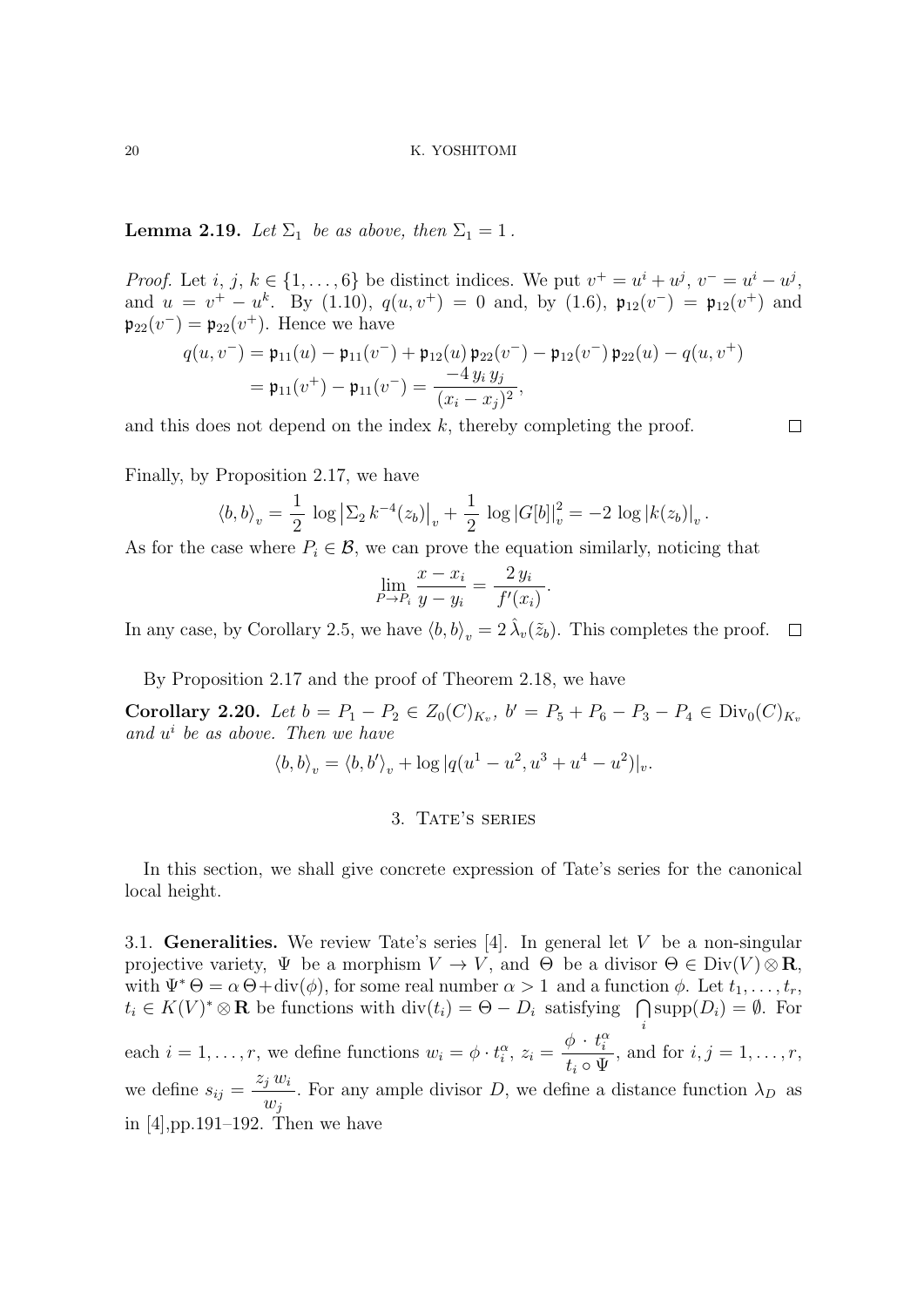**Theorem 3.1** ([4]). Let  $P \in V(\overline{K_v}) - \text{supp}(\Theta)$  be given. Define a sequence of indices  $i_0, i_1, \ldots, i_n, \ldots, b_y$ 

$$
\lambda_{\text{supp}(D_{i_n})}(\Psi^n P) = \min_{1 \leq i \leq r} \lambda_{\text{supp}(D_i)}(\Psi^n P).
$$

*Define a sequence of real numbers c<sup>n</sup> as*

 $c_n = -v(s_{i_n i_{n+1}}(\Psi^n P))$ ,  $n = 0, 1, 2, \ldots$ ,

*which is bounded independently of n and P. Then*

$$
\hat{\lambda}_{\Theta}(P) = v(t_{i_0}(P)) + \sum_{n=0}^{N-1} \alpha^{-n-1} c_n + O(\alpha^{-N}),
$$

*where the constant of*  $O(\alpha^{-N})$  *is independent of both P and N*.

3.2. **The case of Jacobian surfaces.** Now we apply the above to the case of Jacobian surfaces. That is  $V = J$ ,  $\Theta$  is the theta divisor,  $\Psi = \Psi_2$ , that is the multiplication by 2 map, and  $\alpha = 4$ .

For  $P \in J$ , we denote by  $T_P$  the translation map  $J \to J$ ,  $D \mapsto D + P$ .

**Proposition 3.2.** Let  $D_1 = T_{\overline{B_1}}^* \Theta$ ,  $D_2 = T_{\overline{B_2}}^* \Theta$ , and  $D_3 = T_{\overline{B_{13}}}^* \Theta$ . Then  $D_i$  is *irreducible and*  $\bigcap D_i = \emptyset$ *.* 

*Proof.* The first assertion is obvious since  $\Theta$  is irreducible. Any point in  $D_1$  can be written  $D(P, B_1)$ . If this point belongs to  $D_2$ , then, for some  $Q \in C$ ,  $P + B_1 \sim Q + B_2$ . If  $P \neq B_1(= B_1^{\iota})$  and  $P \neq \infty$ , by the uniqueness,  $P = B_2$  and  $Q = B_1$ , hence the point is  $\overline{D(P, B_1)} = \overline{B_{12}}$ . If  $P = B_1$ , then  $Q = B_2$  and  $\overline{D(P, B_1)} = O_J$ . The case  $P = \infty$ does not occur. Thus  $D_1 \cap D_2 = \{O_J, \overline{B_{12}}\}$ , hence we have to prove that both  $O_J$  and  $\overline{B_{12}}$  do not belong to *D*<sub>3</sub>. If  $O_J \in D_3$ , that is for some  $P \in C$ ,  $B_1 + B_3 \sim P + \infty$ . Since  $\overline{B_{13}} \notin \Theta$ , this case does not occur. If  $\overline{B_{12}} \in D_3$ , then  $B_2 \sim B_3$ , which leads to contradiction.  $\Box$ 

**Proposition 3.3.** Let  $t_i$  be the elements of  $K(J)^* \otimes \mathbf{R}$  corresponding to the divisors *D<sub>i</sub> of Proposition 3.2 (see § 3.1). We can take*  $t_i$  *<i>as follows*:

$$
t_1 = (\mathfrak{p}_{12} + \beta_1 \mathfrak{p}_{22} - \beta_1^2)^{-1/2},
$$
  
\n
$$
t_2 = (\mathfrak{p}_{12} + \beta_2 \mathfrak{p}_{22} - \beta_2^2)^{-1/2},
$$
  
\n
$$
t_3 = (\mathfrak{p}_{11} + (\beta_1 + \beta_3) \mathfrak{p}_{12} + \beta_1 \beta_3 \mathfrak{p}_{22} + A_{13})^{-1/2},
$$

 $where A_{13} = (\beta_1 + \beta_3) (\beta_1^2 + \beta_1 \beta_3 + \beta_3^2) + a_1 (\beta_1 + \beta_3)^2 + a_2 (\beta_1 + \beta_3) + a_3.$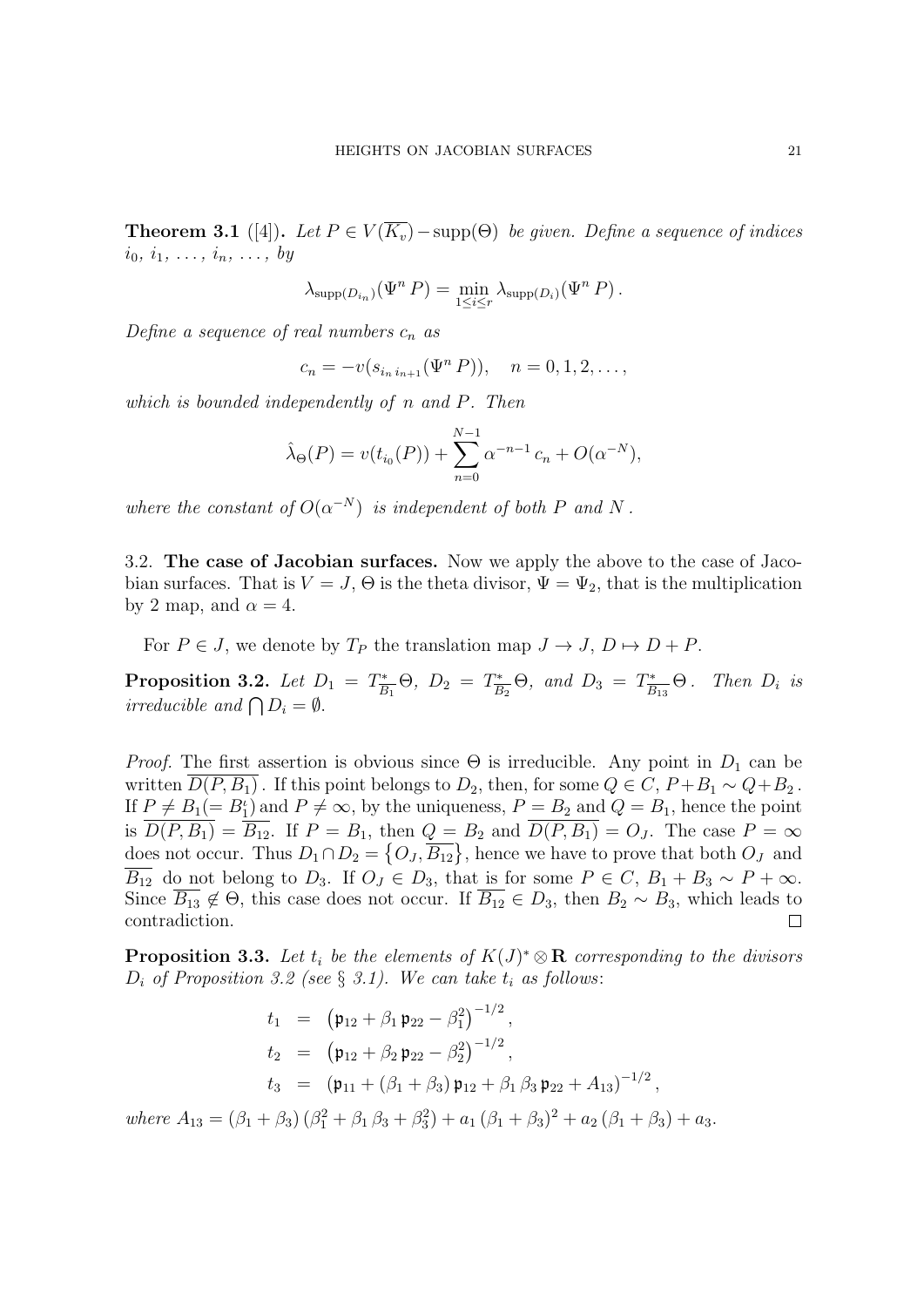*Proof.* First, as for  $t_1, t_2$ , we can show that the function  $\mathfrak{p}_{12}(u) + \beta_i \mathfrak{p}_{22}(u) - \beta_i^2$  vanishes only when  $u = u^{B_i} + u^P$ , since if we put  $u = u^{P_1} + u^{P_2}$ , then this function is equal to  $(x_1 - \beta_i)(x_2 - \beta_i)$ . The function has poles at  $\Theta$  of order 2, thus  $\text{div}(t_i^2) = 2 T_{B_i}^* \Theta - 2 \Theta$ , that is,  $div(t_i) = D_i - \Theta$ .

To prove the formula for *t*3, we use the following lemma.

**Lemma 3.4.** We fix  $v_0 = u^{P_1} + u^{P_2} \notin \tilde{\Theta}$ ,  $P_1, P_2 \in C$ . For  $u \in \mathbb{C}^2 - \tilde{\Theta}$ , define a *rational function*  $q_{P_1,P_2}$  *on J by* 

$$
q_{P_1,P_2}(\tilde{u}) = \mathfrak{p}_{11}(u) + \mathfrak{p}_{22}(v_0) \mathfrak{p}_{12}(u) - \mathfrak{p}_{12}(v_0) \mathfrak{p}_{22}(u) - \mathfrak{p}_{11}(v_0).
$$

*Then*

$$
\mathrm{div}(q_{P_1,P_2}) = T_{P_1,P_2}^* \Theta + T_{P_1',P_2'}^* \Theta - 2 \Theta.
$$

*Proof.* By (1.10), the function  $q_{P_1,P_2}$  vanishes at  $T^*_{P_1,P_2} \Theta$  and  $T^*_{P'_1,P'_2} \Theta$ , has poles at  $\Theta$ of order 2 and has no poles at elsewhere. Thus the lemma follows.  $\Box$ 

*Proof of Proposition 3.3.* By Lemma 3.4, we can take  $q_{\perp}^{1/2}$  $\frac{B_1}{B_1,B_3}$  as  $t_3$ . Using the fact that  $f(\beta_i) = 0$ , we have  $F(\beta_1, \beta_3) + A_{13} (\beta_1 - \beta_3)^2 = 0$ , and from (1.6), the assertion follows.  $\Box$ 

Finally, for  $u \in \mathbb{C}^2$  and  $\tilde{u} \in J$ , as a function measuring the distance of  $\tilde{u}$  and  $\Theta$ , we take

$$
\lambda_{\Theta}(\tilde{u}) = \max \left( \log |\mathfrak{p}_{ij}(u)| \right), \log |\mathfrak{p}_{ijk}(u)| \right), \log |\mathfrak{p}(u)|) .
$$

If  $\mathfrak{p}_I(u) = 0$  for some index *I*, we regard the value  $\log |\mathfrak{p}_I(u)|$  as  $-\infty$  and may ignore it.

### 4. Examples

In this section, we give some examples. Throughout this section, we denote by  $N_T$  the number of terms of the summation of Tate's series of Theorem 3.1. For the archimedean place  $v = v_{\infty}$  of **Q**, we write  $\hat{\lambda}_{\infty}$  for  $\hat{\lambda}_{v}$ . For the symbols  $I_{a-b-c}$ ,  $I_{a-b-c}^{*}$ etc., see [17], also [20].

**Example 4.1.** Let  $C: y^2 = f(x) = x^5 - x + \frac{1}{4}$  $\frac{1}{4}$ . The curve *C* has the model over **Z**, *C*:  $y^2 + y = x^5 - x$ . This arithmetic surface has singular fiber at  $p = 139 = (p_1), 449 = (p_2),$ but it is regular at any point on the surface. In fact, we can prove the singular fibers  $\mathcal{C}_{p_1}$  and  $\mathcal{C}_{p_2}$  are both of genus 1 with one normal singularity and they are of type I<sub>1</sub><sup>*−*0</sub>*−*<sub>0</sub>.</sup>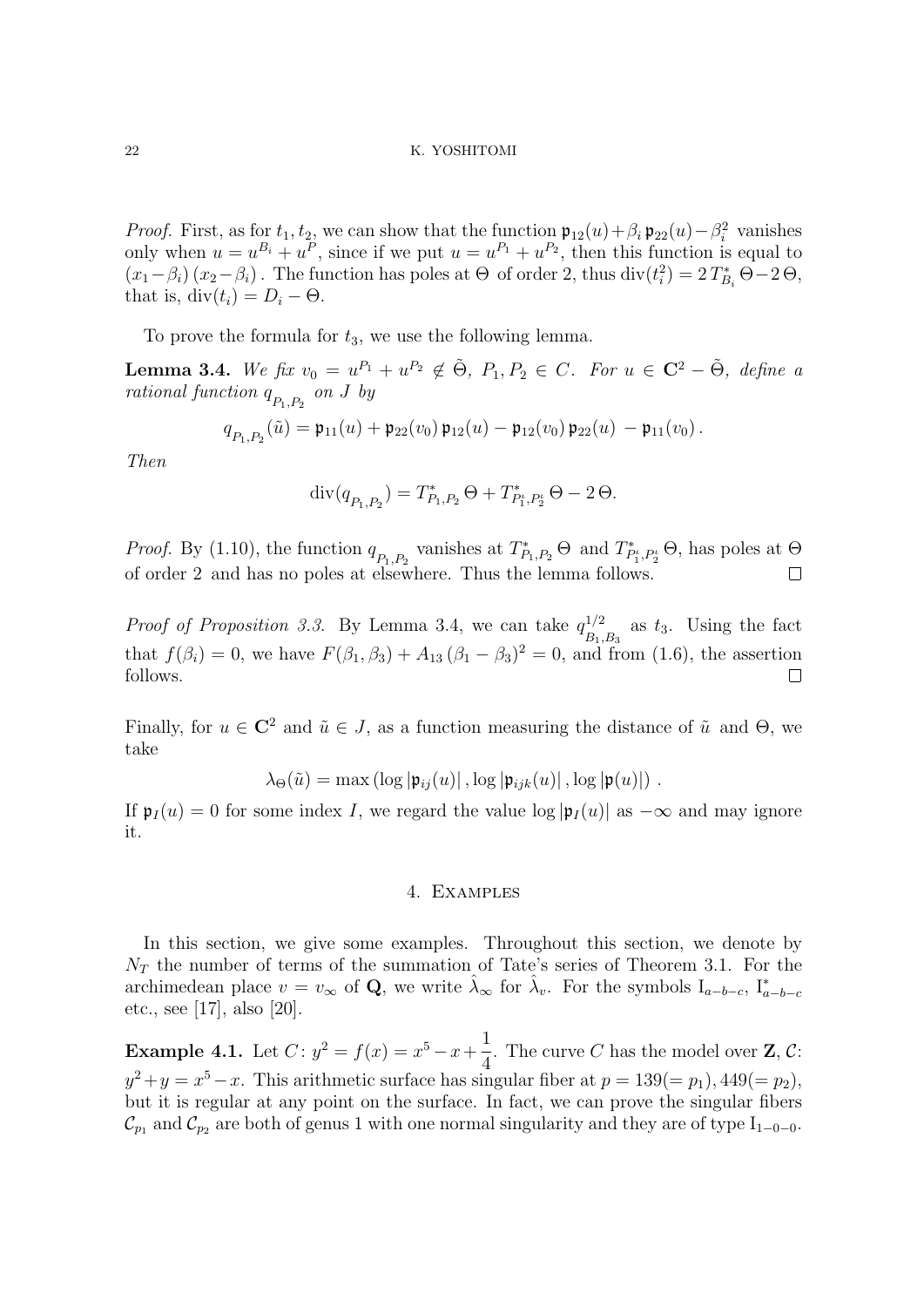Let  $\mathcal{C}_\eta$  be the generic fiber of  $\mathcal{C}$  and  $\alpha : C \to \mathcal{C}_\eta$  be an isomorphism  $(x, y) \mapsto$  $(x, y - \frac{1}{2})$  $\frac{1}{2}$ ). Take points  $P_1(1, \frac{1}{2})$  $\frac{1}{2}$ ) and  $P_2(-1, \frac{1}{2})$  $\frac{1}{2}$ ) on *C* and put  $b = P_1 - P_2$ . Then for  $N_T \geq 50$ ,

$$
\hat{\lambda}_{\infty}(z_b) = 0.347955759656624049028090018047\dots
$$

Take points  $P_3(0, \frac{1}{2})$  $\frac{1}{2}$ ) and  $P_4(-1, -\frac{1}{2})$  $\frac{1}{2}$ ) on *C*. Let  $P_5$ ,  $P_6$ , with  $\alpha(P_5) = (x_5, y_5)$  and  $\alpha(P_6) = (x_6, y_6)$  be the points which satisfy  $b \sim b'$  for  $b' = P_5 + P_6 - P_3 - P_4$ . Then, by the addition theorem,

$$
x_5 + x_6 = 93/11^2
$$
,  $x_5 x_6 = -68/11^2$ ,  
\n $y_5 + y_6 = 3 \cdot 61 \cdot 1031/11^5$ ,  $y_5 y_6 = 2^2 \cdot 3^2 \cdot 17 \cdot 73/11^5$ .

We write  $\tilde{P}$  for the section corresponding to the point  $\alpha(P) \in \mathcal{C}_{\eta}$ . Then  $\tilde{P}_i$  and  $\tilde{P}_j$  do not intersect for  $i = 1, 2$  and  $j = 3, 4$ . Also  $\tilde{P}_1$  intersects neither  $\tilde{P}_5$  nor  $\tilde{P}_6$ . One of  $\tilde{P}_5$ and  $\tilde{P}_6$  intersects  $\tilde{P}_2$  with multiplicity 1 on the fiber  $C_{73}$ . Thus we have  $\langle b, b' \rangle_v = \log 73$ if  $p_v = 73$  and  $\langle b, b' \rangle_v = 0$  for other finite places v. Since  $q(u^1 - u^2, u^3 + u^4 - u^2) = -73/4$ , by Corollary 2.20, we have

$$
\langle \overline{b}, \overline{b} \rangle = 2 \hat{\lambda}_{\infty}(z_b) + 2 \log 2 = 2.0822058804331387168906442790105599508865...
$$

**Remark 4.1.** In the example above, if we take  $P_3 = (2, 1)$ 11  $\frac{1}{2}$ ),  $P_4 = (-1, -$ 1 2 ), then  $\tilde{G}[b] = -31/4$ . For the place *v* with  $p_v = 31$ ,  $\langle b, b' \rangle_v = \log 31$ , and for the other places *v*,  $\langle b, b' \rangle_v = 0$ . Hence we obtain the same result for  $\langle \bar{b}, \bar{b} \rangle$  and the global height is surely independent of  $P_3, P_4$ . In this way, we can check the computation of Néron's symbol.

**Example 4.2.** Let  $N = 23$  and  $X_0(N)$  be the modular curve. It has the canonical model [10],p.416:

$$
y^{2} = f(x) = x^{6} - 14x^{5} + 57x^{4} - 106x^{3} + 90x^{2} - 16x - 19.
$$

Let  $\chi$  be the quadratic character corresponding to the quadratic field  $\mathbf{Q}$ ( *√ −*7), let  $X_0(N)_\chi$  be the twisted modular curve which is given by

(4.1) 
$$
-7y^2 = f(x) = x^6 - 14x^5 + 57x^4 - 106x^3 + 90x^2 - 16x - 19,
$$

and denote this by *C*. Let *J* be the Jacobian variety of *C*. We want to verify the Birch-Swinnerton-Dyer Conjecture for *J*.

Now we recall the Birch-Swinnerton-Dyer Conjecture. Let *A* be an abelian variety defined over **Q**, let *A'* be the dual abelian variety of *A*, let  $V_\infty$  be the volume of real periods Vol( $A(\mathbf{R})$ ), let *S* be the finite set of bad primes, let  $V_S$  be Vol( $\prod A(\mathbf{Q}_p)$ ), *p∈S*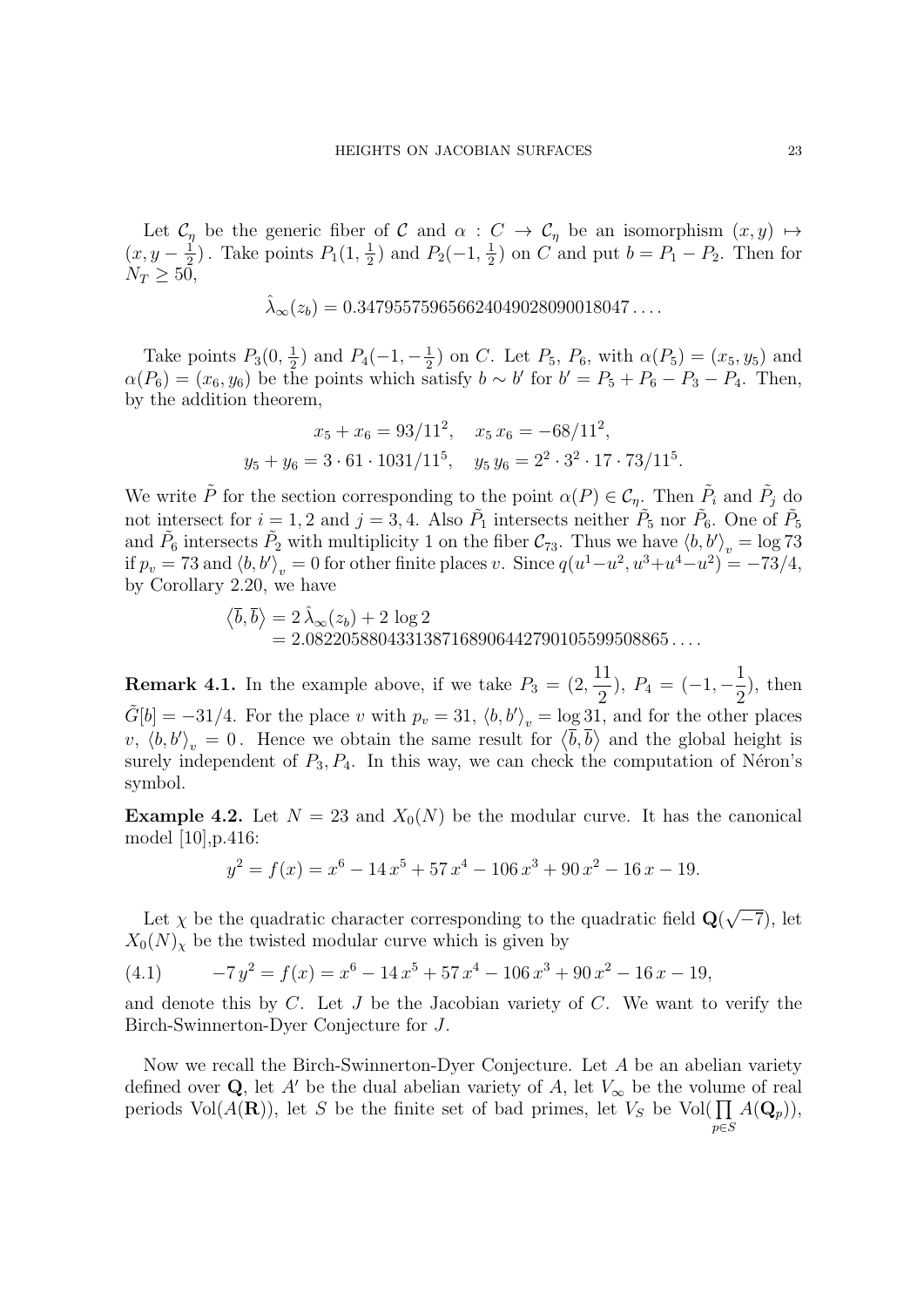let III be the Tate-Shafarevich group of *A*, let  $A(\mathbf{Q})_{tors}$  be the torsion part of the Mordell-Weil group of *A*, and let *r* be the Mordell-Weil rank of *A*, which conjecturally equals the order of the Hasse-Weil zeta function  $L(s, A)$  at  $s = 1$ . Let  $\alpha_i, 1 \le i \le r$ be a system of generators of  $A(\mathbf{Q}) \otimes \mathbf{Q}$  and  $R = \det(\langle \alpha_i, \alpha_j \rangle)_{1 \leq i,j \leq r}$  be the regulator of *A* . Then the conjecture is as follows [15],p.51,Conjecture 2.8.2:

(4.2) 
$$
\lim_{s \to 1} (s-1)^{-r} L(s, A) = \frac{R V_{\infty} V_S \# III}{\# A(\mathbf{Q})_{tors} \# A'(\mathbf{Q})_{tors}}.
$$

Since we do not have methods to compute the order of III, we want to check

(4.3) 
$$
\frac{\lim_{s \to 1} (s-1)^{-r} L(s, A) \# A(\mathbf{Q})_{tors} \# A'(\mathbf{Q})_{tors}}{R V_{\infty} V_S} \in \mathbf{Q}.
$$

Let  $S_2(N)$  be the space of cusp forms of weight 2 with respect to  $\Gamma_0(N)$ . The space  $S_2(23)$  is 2-dimensional. Let  $g \in S_2(23)$  be the one of the eigen cusp forms which has the Fourier expansion  $g(q) = a_1 + a_2q + \cdots$ , with  $a_1 = 1$ ,  $a_2 =$  $-1 + \sqrt{5}$ 2 (cf. [9]). It is well known that the coefficients  $a_n$  belong to  $K = \mathbf{Q}(\sqrt{5})$  and  $g, g^{\sigma}$  are *√* basis of  $S_2(23)$  where  $\sigma$  is the generator of Gal( $K/\mathbf{Q}$ ). Let  $g_\chi$  be a cusp form given by ∑ *n≥*1  $\chi(n)a_n q^n$ , which belongs to  $S_2(23 \cdot 7^2)$ . Then the Hasse-Weil  $\zeta$ -function  $L(s, J)$ equals  $L(s, g_\chi)L(s, g_\chi^{\sigma})$ . Since the signs of the functional equations are  $-1$ , both of  $L(s, g_x)$  and  $L(s, g_x^{\sigma})$  have odd analytic rank(analytic rank means the order at  $s = 1$ ). In fact, they are of analytic rank 1, that is the first derivatives of them do not vanish at  $s = 1$ . We check this by computing the special value of the derivatives of the *L*-functions using the following proposition.

**Proposition 4.2** ([8],p.31, Prop.2.13.1). For 
$$
g = \sum_{n=1}^{\infty} a_n q^n \in S_2(N)
$$
,  

$$
L'(g, 1) = 2 \sum_{n=1}^{\infty} \frac{a_n}{n} G_1 \left( \frac{2\pi n}{\sqrt{N}} \right) \quad \text{where} \quad G_1(x) = \int_1^{\infty} e^{-xy} \frac{dy}{y}.
$$

By this method, we have

 $L'(g_\chi,1) = 3.3236701591276114211249090245717594419417$  $548256170127399799836304033108 \cdots$ ,  $L'(g_{\chi}^{\sigma}, 1) = 1.2235733780550577014994167260813838530875$ 469109100787909011075184313338 *· · · .*

Thus, by the conjecture, the Mordell-Weil rank of *J* should be 2. On the other hand, we have four rational points of *C*;  $P_1(1,1)$ ,  $P_2(3,5)$ , and their images of the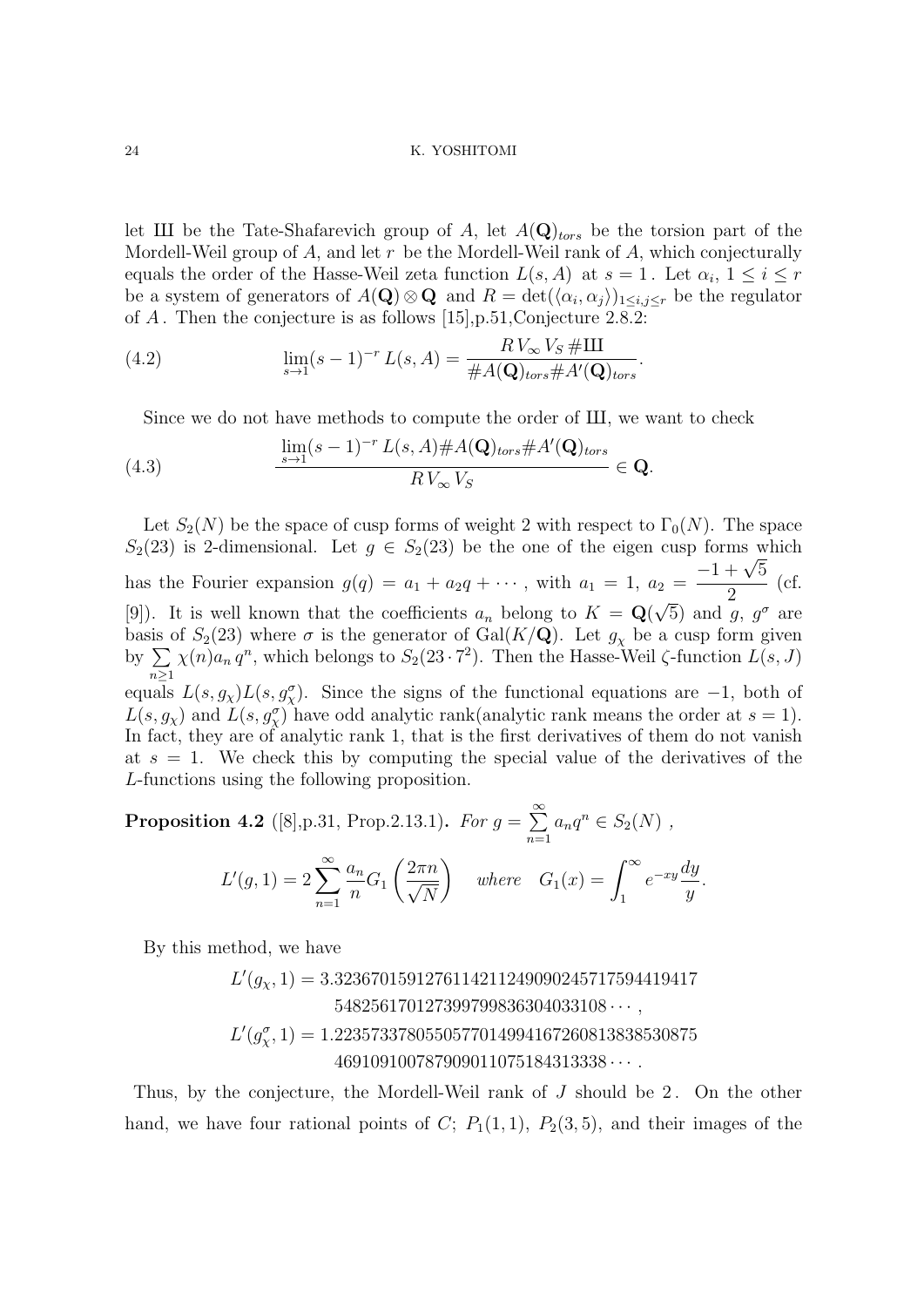hyperelliptic involution:  $P_1^{\iota}$ ,  $P_2^{\iota}$ . We define  $b_1 = P_1 - P_2$ ,  $b_2 = P_1 - P_2^{\iota}$ , and  $b_3 = P_1 - P_1^{\iota}$ ,  $b_i \in Z_0(C)_{\mathbf{Q}}$ . Put  $\alpha_i = b_i \in J(\mathbf{Q})$ ,  $(i = 1, 2, 3)$ , then we have  $\alpha_3 = \alpha_1 + \alpha_2$ . If  $R' := \det \left( \langle \alpha_i, \alpha_j \rangle_{1 \leq i, j \leq 2} \right)$ ) is not 0, then  $\alpha_1, \alpha_2$  are independent and  $R'$  is the regulator up to a multiple of an integer.

Next we compute the archimedean local height. We have the factorization

$$
f(x) = (x3 - 3x2 + 2x + 1) (x3 - 11x2 + 22x - 19).
$$

Take the real root  $x_0$  of  $x^3 - 3x^2 + 2x + 1$ , then we have an isomorphism over  $\mathbf{Q}(x_0)$ 

$$
(x, y) \mapsto \left(\frac{f'(x_0)}{x - x_0}, \frac{f'(x_0)^2 y}{(x - x_0)^3}\right),
$$

the image of which is the curve given by  $y^2 = x^5 + \cdots \in \mathbf{Q}(x_0)[x]$ . Using this equation, we compute the Tate's series, and the results are as follows( $N_T \ge 150$ ):

$$
\hat{\lambda}_{\infty}(\alpha_1) = 8.7417108302483296767154557179790709120077
$$
\n
$$
0880444567048579023157642390338444909942\ldots,
$$
\n
$$
\hat{\lambda}_{\infty}(\alpha_2) = 8.5824393360065566735121235093036839525837
$$
\n
$$
4396997136609666242902462638802297360634\ldots,
$$
\n
$$
\hat{\lambda}_{\infty}(\alpha_3) = 8.7561543364583716258929769839951270330761
$$
\n
$$
3410174036934238900919308262429139876024\ldots.
$$

Take points *P*3(5 *− √* 13*,* 10 *−* 3 *√*  $(13), P_4(5 +$  $\sqrt{13}$ , 10 + 3  $\sqrt{13}$ ) on *C*. Then we obtain points  $P_j$ ,  $(j = 5, \ldots, 10)$  on *C* such that  $b_i$  is linearly equivalent to  $b'_i = P_{2i+3}$  +  $P_{2i+4} - P_3 - P_4$ . Let  $G_i = G_{b_i, b'_i}$  be functions satisfying  $\text{div}(G_i) = b_i - b'_i$ . We have, by the addition theorem,

$$
P_5 = (3\sqrt{-1}, 2 + 21\sqrt{-1}),
$$
  
\n
$$
P_6 = (-3\sqrt{-1}, 2 - 21\sqrt{-1}),
$$
  
\n
$$
P_7 = \left(\frac{1015 + 3\sqrt{32009}}{256}, \frac{-70569557 - 419001\sqrt{32009}}{4194304}\right)
$$
  
\n
$$
P_8 = \left(\frac{1015 - 3\sqrt{32009}}{256}, \frac{-70569557 + 419001\sqrt{32009}}{4194304}\right)
$$
  
\n
$$
P_9 = \left(\frac{437 + \sqrt{147206}}{107}, \frac{27721445 + 67635\sqrt{147206}}{1225043}\right),
$$

*,*

*,*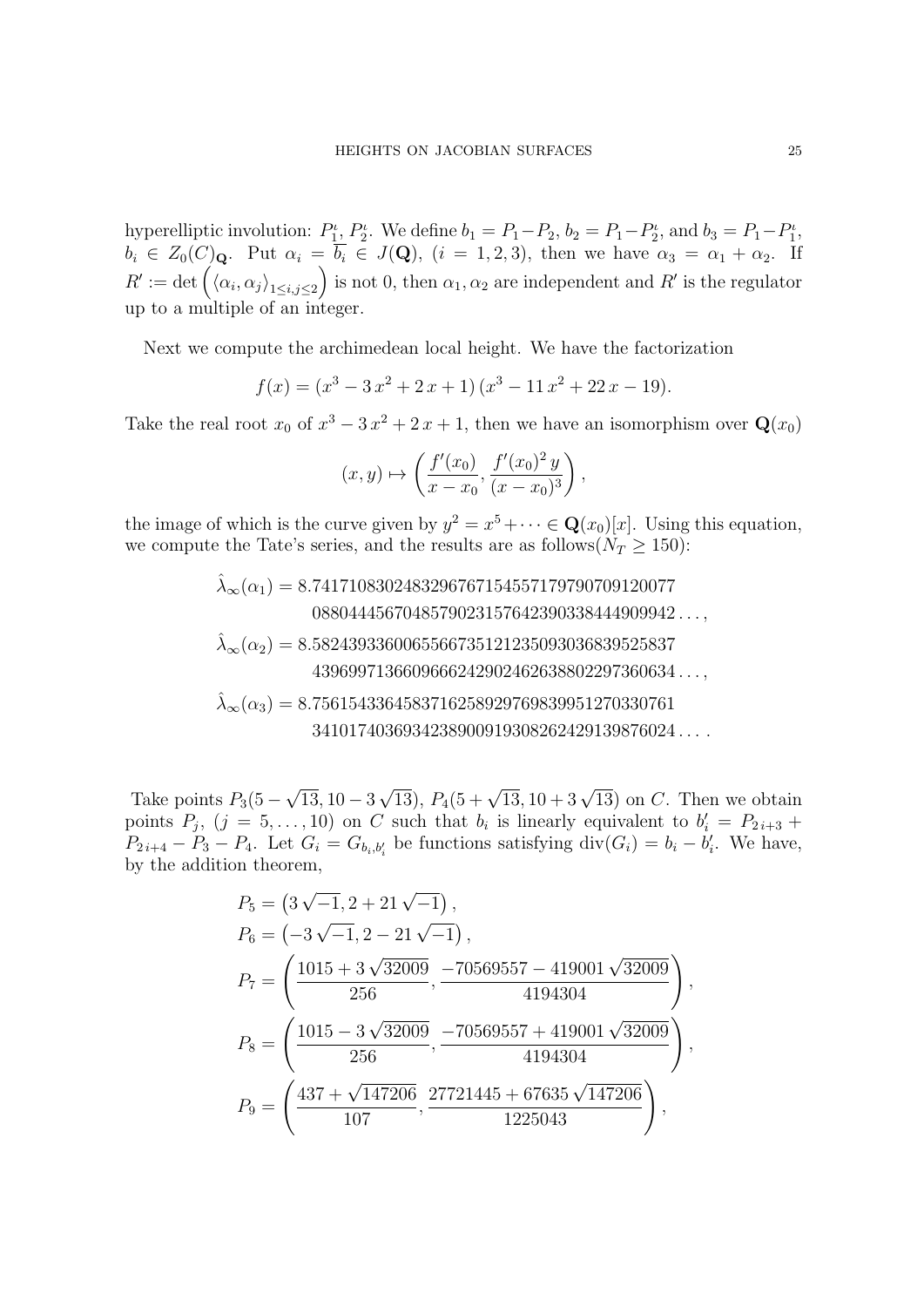$$
P_{10} = \left(\frac{437 - \sqrt{147206}}{107}, \frac{27721445 - 67635\sqrt{147206}}{1225043}\right)
$$

All of these points are not same as  $P_1$  and  $P_2$ . Thus we compute the real archimedean Néron's local pairing  $r_i := \langle b_i, b_i' \rangle_{\infty} = 2\hat{\lambda}_{\infty}(\alpha_i) - \log|G_i[b_i]|$ . We have

*.*

*r*<sup>1</sup> = *−*0*.*3779682038474793239566516214064928511906 5187702973806955564168003000827460539180 *. . . , r*<sup>2</sup> = *−*0*.*1995352620720013629776611485766647308863 6166002662262541504391361101778520199515 *. . . , r*<sup>3</sup> = *−*2*.*3135175421748408234366903964991804162103 7008163231687118098438209046679595805722 *. . . .*

Next we consider Néron's local pairings at non-archimedean places. At  $p = 2$ , the model (4.1) over **Z** is not normal, thus we must blow up by  $y = (x^3 + x^2 + 1) + 2Y$ . Then we have

 $\langle b_1, b'_1 \rangle_2 = -\log 2, \quad \langle b_2, b'_2 \rangle_2 = 0, \quad \langle b_3, b'_3 \rangle_2 = -\log 2.$ 

Let  $k = k_i$  be a biquadratic field which is generated by the coordinates of the points of the support of  $b'_{i}$ . Following [17], we have: At  $p = 7$ , the fiber of the minimal regular model is of type  $I_{0-0-0}^*$ , and if  $p = 7$  is ramified in  $k, C \times O_k$  has good fiber over the primes lying over 7; at  $p = 23$ , if  $p$  is unramified in the field  $k$ , then the fiber of the minimal regular model is of type  $I_{1-2-3}$ , and if ramified, ramification index is 2 and the type is I<sup>2</sup>*−*4*−*<sup>6</sup>. In our case, both of primes 7 and 23 are unramified in *k*. We figure the fibres at each prime:



The fibres  $C_i$  are (-2)-curves, except for  $C_6$  at  $p = 7$  and  $C_3$ ,  $C_4$  at  $p = 23$ , all of which are  $(-3)$ -curves. At  $p = 7$ , we can decide which fiber the section hits by looking up the *x* coordinates. At  $p = 23$ , the sections corresponding to the  $P_i$  do not hit  $C_0, C_1, C_2$ , and we can decide which fiber they hit, by checking whether  $(x + 2)(x + 1)$ 5)(*x* + 9) equals 4*y* mod 23 or *−*4*y* mod 23.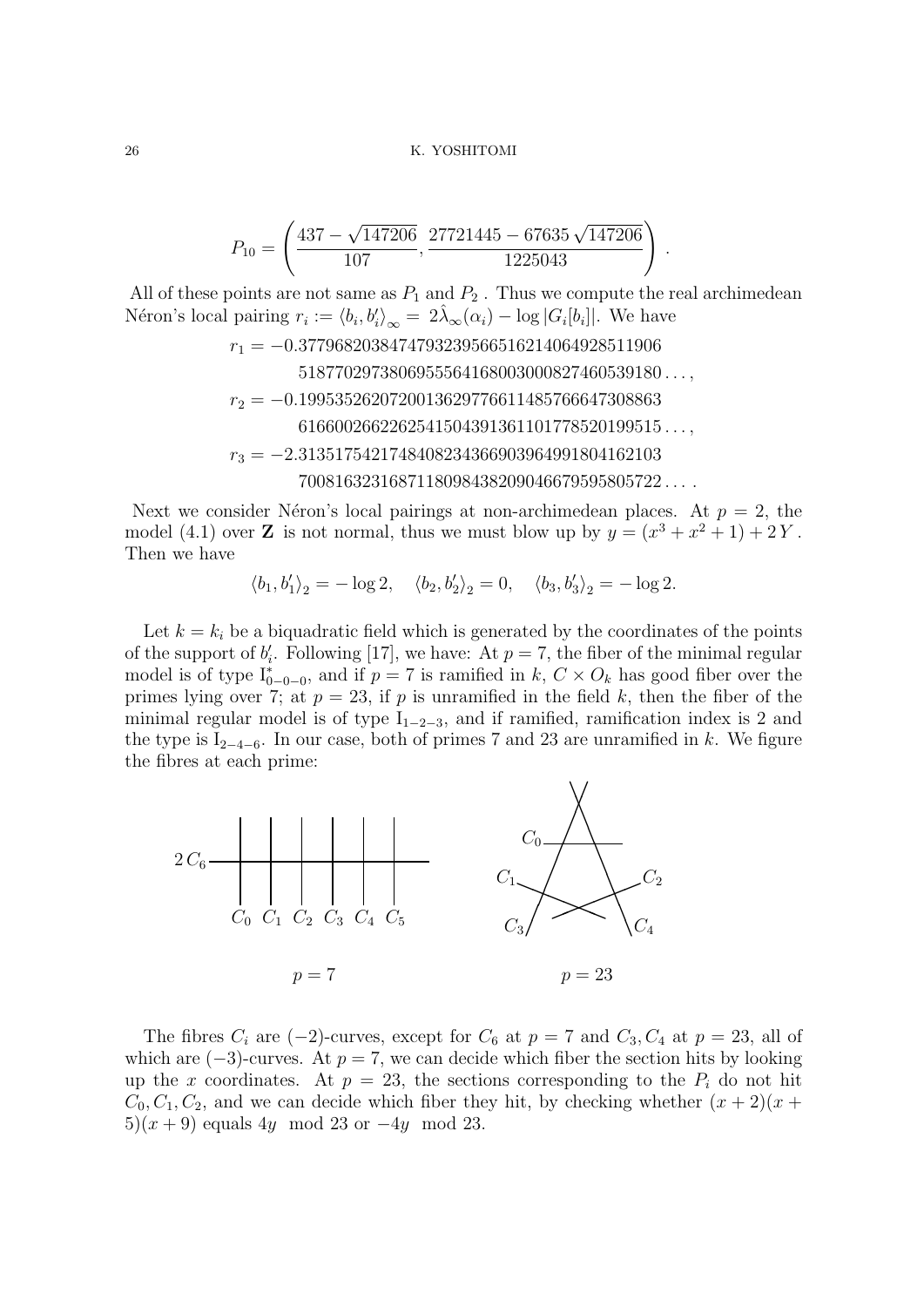**Remark 4.3.** At  $\mathfrak{P}|23$ , if the reduction of *x*-coordinate is  $-2$ , then the section hits *C*0. If the reduction is *−*5, putting *ξ* =  $x + 5$  $\frac{y}{y}$  mod  $\mathfrak{P}$ , and  $\eta =$ 23  $\frac{y}{y}$  mod  $\mathfrak{P}$ , then; if 11 $\xi$  − 5*η* = 4, hit *C*<sub>1</sub>, else hit *C*<sub>2</sub>, when *C*<sub>3</sub> is the fiber  $(x + 2)(x + 5)(x + 9) = 4y$ . This can be proved by chasing the procedures of blowing-ups.

Thus, using Lemma 2.14, we have

$$
\langle b_1, b'_1 \rangle_7 = \langle b_2, b'_2 \rangle_7 = \langle b_3, b'_3 \rangle_7 = 0
$$
  

$$
\langle b_1, b'_1 \rangle_{23} = -\frac{6}{11} \log 23, \quad \langle b_2, b'_2 \rangle_{23} = 0, \quad \langle b_3, b'_3 \rangle_{23} = -\frac{6}{11} \log 23.
$$

It is easy to compute the intersection numbers at other primes. Summing up over all finite places, we have

$$
\sum_{v \in \Sigma_Q^0} \langle b_1, b_1' \rangle_v = -\log 2 + 3 \log 3 - \frac{6}{11} \log 23,
$$
  

$$
\sum_{v \in \Sigma_Q^0} \langle b_2, b_2' \rangle_v = -3 \log 3 + \log 887,
$$
  

$$
\sum_{v \in \Sigma_Q^0} \langle b_3, b_3' \rangle_v = -\log 2 + \log 3 + \log 179 - \frac{6}{11} \log 23.
$$

Put  $h_i = \langle \alpha_i, \alpha_i \rangle$  for  $i = 1, 2, 3$ . Summing up the above with the archimedean part, we have

> *h*<sup>1</sup> = 0*.*5144519092719137003718049687337098118895 6676307438099043759656003472103072539585 *. . . , h*<sup>2</sup> = 3*.*2924728542332490532396517934684869119793 9026185015676151351622678083750406914366 *. . . , h*<sup>3</sup> = 1*.*5690637994490878142790801498173730131778 0086100745083786934319002486632428241500 *. . . .*

Since  $\langle \alpha_1, \alpha_2 \rangle = (h_3 - h_1 - h_2)/2$ , we have the regulator up to a multiple of an integer *R ′* = 0*.*4418135224747459009837796585512486028911 9027232784016701161394069098323593670992 *. . . .*

Next we compute the real periods using the method in Cremona [8]. We compute imaginary periods of  $\Gamma_0(23)$ , and multiply it by  $\sqrt{-7}$  to get the real period of *J* up to a multiple of a rational number.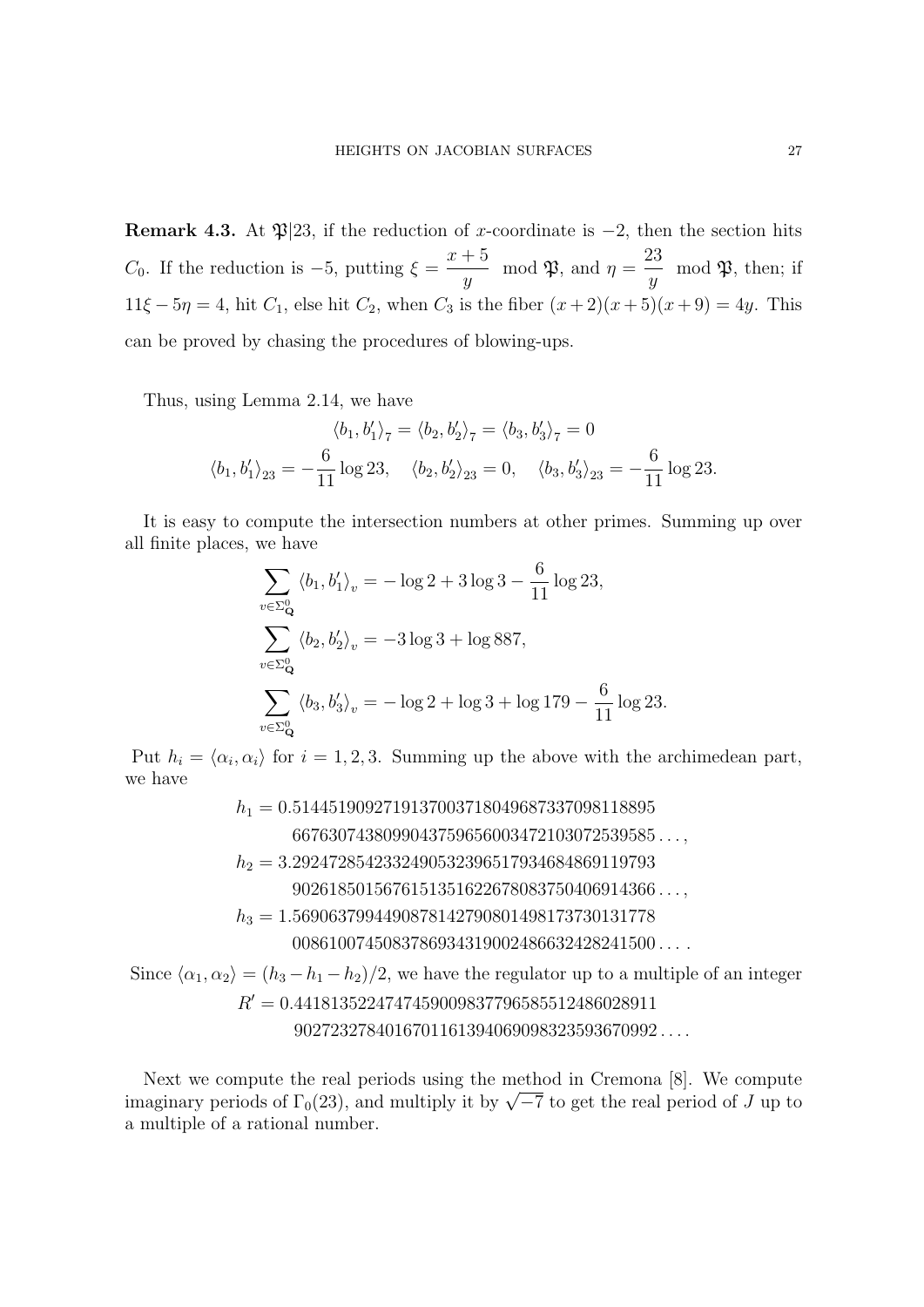Let  $(c : d)$  be the M-symbol [8], p.8. Let  $\gamma_1^-$  = 1  $rac{1}{2}(3:1)$  − 1  $\frac{1}{2}(-3:1)$ , and  $\gamma_2^-$  = 1  $rac{1}{2}(2:1)$  − 1  $\frac{1}{2}(3:1) + (4:1) -$ 1  $\frac{1}{2}(-3:1)$ , then these are basis of the anti-holomorphic homology space  $H^{-}(N)$ . Define  $V'_{\infty}$  be  $\sqrt{7}^{2} \langle \gamma_{1}^{-}, g \rangle \langle \gamma_{1}^{-}, g^{\sigma} \rangle$ . Then this is the real period of *J* up to a multiple of a rational number. Computing by direct method(see  $[8]$ , p.25, Prop. 2.10.1),

> *V ′ <sup>∞</sup>* = 10*.*2506719848116009699526519174413057653616 5631926561357938968846741216424637142414 *. . . .*

The number of connected components of Néron model of  $J/Z<sub>7</sub>$  is 16 and that of  $J/\mathbb{Z}_{23}$  is 11(cf. [17]). Hence we have  $V_S = 11 \cdot 16$ . Let  $\tilde{J}_p$  be the reduction of *J* at a prime *p*. By the formula [5], p.80, (8.2.5), we have  $\#\tilde{J}_3(\mathbf{F}_3) = 21$  and  $\#\tilde{J}_{11}(\mathbf{F}_{11}) = 221$ . Since *C* and *J* has good reduction at  $p = 3$  and 11, and  $J(\mathbf{Q})_{tors}$  is injectively mapped to  $\tilde{J}_3(\mathbf{F}_3)$  and  $\tilde{J}_{11}(\mathbf{F}_{11})$ . Thus we have  $\#J(\mathbf{Q})_{tors} = 1$ . If we put

$$
T := \frac{\frac{1}{2}L'(g_{\chi}, 1)L'(g_{\chi}^{\sigma}, 1) \# J(\mathbf{Q})_{tors}^2}{R' V_{\infty}' V_S},
$$

then

 $392 \cdot T = 0.9999999999 \cdots$  ('9' repeats at least 50 times).

Thus we can guess  $T =$ 1 392 and is a rational number as desired.

## **REFERENCES**

- [1] *H. F. Baker*, Multiply periodic functions, Cambridge University Press, 1907.
- [2] *J.-B. Bost*, Fonctions de Green-Arakelov, fonctions thêta et courbes de genre 2, C.R. Acad. Sci. Paris **305** (1987), 643–646.
- [3] *J.-B. Bost and J.-F. Mestre and L. Moret-Bailly*, Sur le calcul explicite des "classes de Chern" des surfaces arithmétiques de genre 2, Astérisque **183** (1990), 69–105.
- [4] *G. S. Call and J. H. Silverman*, Canonical heights on varieties with morphisms, Composito Math. **89** (1993), 163–205.
- [5] *J. W. S. Cassels and E. V. Flynn*, Prolegomena to a Middlebrow Arithmetic of Curves of Genus 2, LMS Lecture Note ser., vol. 230, Cambridge University Press, 1996.
- [6] *D. G. Cantor*, Computing in the Jacobian of Hyperelliptic curve, Mathematics of Computation **48-177** (1987), 95–101.
- [7] *D. A. Cox and S. Zucker*, Intersection numbers of sections of elliptic surfaces, Inv. math. **53** (1979), 1–44.
- [8] *J. E. Cremona*, Algorithms for modular elliptic curves, Cambridge University Press, 1992.
- [9] *K. Doi*, On the jacobian varieties of the fields of elliptic modular functions, Osaka Math. J. **15** (1963), 249–256.
- [10] *R. Fricke*, Die Elliptischen Funktion´en und ihre Anwendungen, Verlag von B.G.Teubner, 1921.